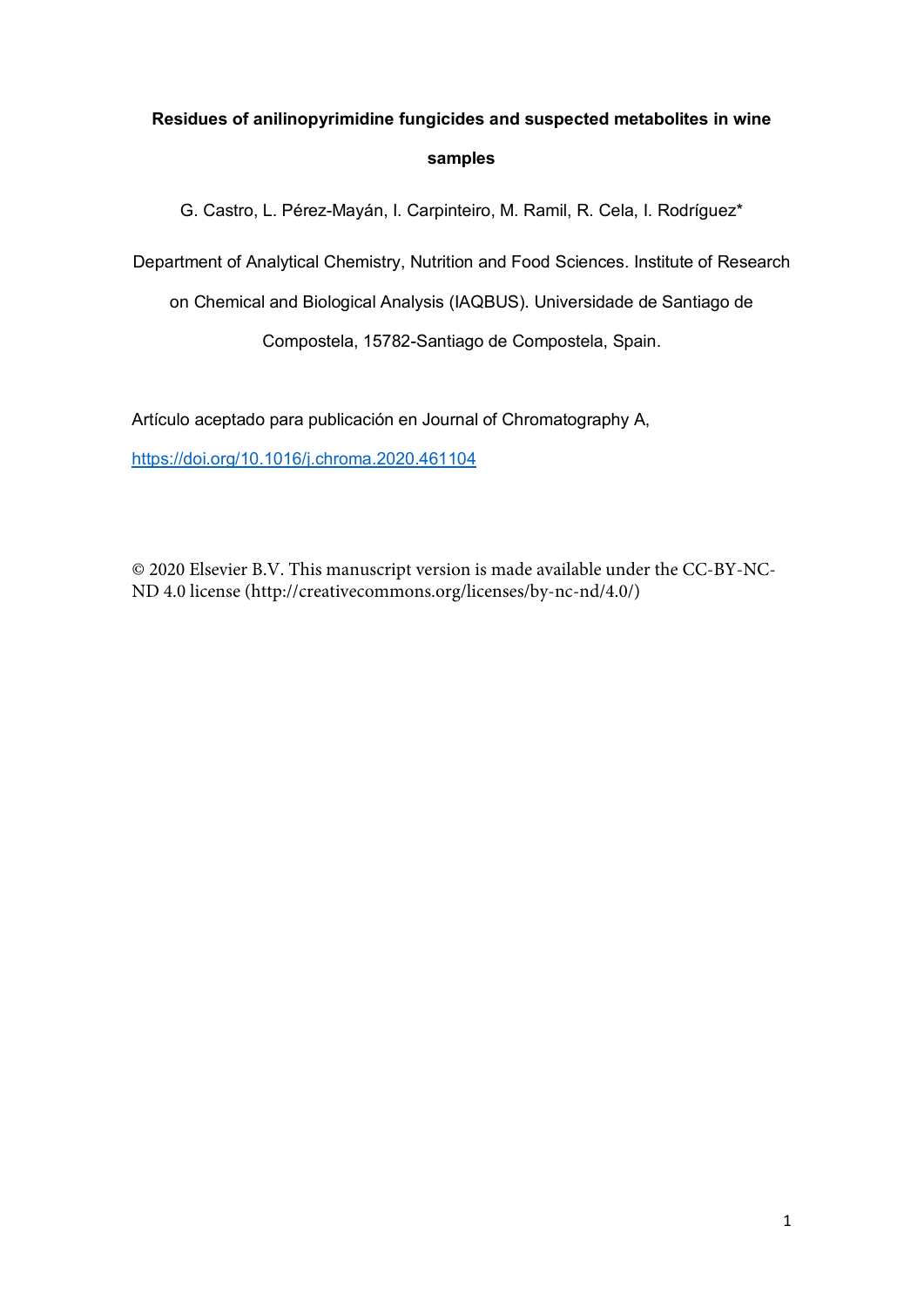## **Residues of anilinopyrimidine fungicides and suspected metabolites in wine samples**

G. Castro, L. Pérez-Mayán, I. Carpinteiro, M. Ramil, R. Cela, I. Rodríguez\*

Department of Analytical Chemistry, Nutrition and Food Sciences. Institute of Research on Chemical and Biological Analysis (IAQBUS). Universidade de Santiago de Compostela, 15782-Santiago de Compostela, Spain.

## **Abstract**

The coexistence of the anilinopyrimidine fungicides pyrimethanil (PYR) and cyprodinil (CYP), and suspected metabolites in wine samples was investigated by liquid chromatography (LC) with tandem mass spectrometry (MS/MS), based on triple quadrupole (QqQ) and quadrupole time-of-flight (QTOF) MS instruments. For the first time, quantitative data obtained after solid-phase extraction (SPE) of wine samples have demonstrated the systematic presence of 4-hydroxyanilino derivatives of PYR and CYP in wines containing residues of parent fungicides, at concentrations from 0.2 to 58 ng mL-1. Higher concentration ratios (hydroxylated derivative/active fungicide) were measured in red than in white wines, particularly in case of PYR. On average, the concentrations of PYR-4OH were twice those measured for PYR in red wines. A targeted search of hydroxyl derivatives in wine extracts by LC-QTOF-MS showed the existence of additional hydroxylation positions in the pyrimidine ring and/or in the alkyl substituents bond to this cycle in the structure of both anti-botrytis fungicides. Moreover, free and glycosylated forms of the hydroxylated metabolites for both fungicides coexist in wine samples. In case of CYP, it is proved that hydroxylated and glycosylated metabolites are already present in grapes before vinification.

**Keywords:** wine; pyrimethanil; cyprodinil; metabolites; liquid chromatography-mass spectrometry

\*corresponding author e-mail: [isaac.rodriguez@usc.es](mailto:isaac.rodriguez@usc.es)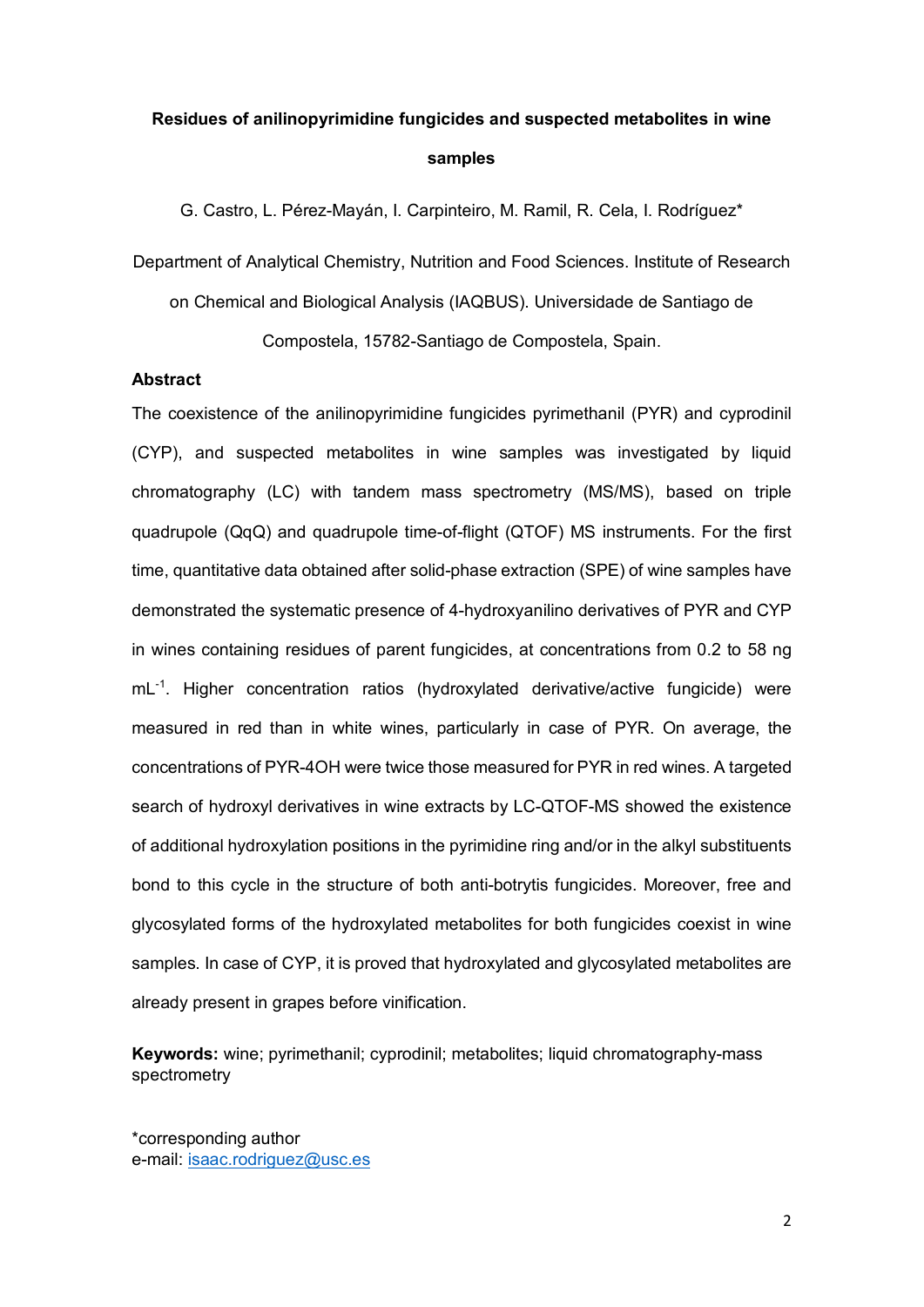## **1. Introduction**

Fungicides are used under conventional agriculture practices to guarantee the productivity and the organoleptic quality of vinification grapes, particularly in those regions with atmospheric conditions promoting the development of fungi. However, the misuse of these compounds and the presence of fungicide residues in elaborated wines are matters of concern for environmentalists, authorities and wine consumers. Thus, the maximum residue limits (MRLs) of approved fungicides in vinification grapes have been regulated [1], studies on transfer factors from grapes to wine are available for most of the marketed fungicides [2–5] and new vine varieties resistant to relevant fungal infections, such as *mildew* and *oidium*, are under evaluation in different field trials [6,7].

The presence of fungicide residues in commercial wines has been investigated by several authors [8–10]; however, little is known about the presence of potential transformation products (TPs), either generated by the vines metabolism, or through reactions catalysed by enzymes existing in fermentation yeasts, in wine. As example, hydroxylation of the fungicide fenhexamide, as well as the conjugation of the parent compound and the hydroxylated derivative with saccarides, has been reported by Polgar and co-workers [11]. However, the extent of compound hydroxylation was less important in vinification grapes in comparison with other fruits and vegetables<sup>iError! Marcador no definido.</sup> [11]. In case of the insecticide imidacloprid (IMI), authorized for open applications until 2018, an oxidized derivative (imidacloprid olefin) was found in wine samples at higher concentrations than the active ingredient [12].

Anilinopyrimidines are a group of fungicides employed to control and/or to prevent diseases caused by *Botrytis* fungi in several crops, including vines. Pyrimethanil (PYR) and cyprodinil (CYP) are the most often used congeners of the family. In EU, their current MRLs for vinification grapes are 6000 and 3000 ng g<sup>-1</sup> for PYR and CYP, respectively. PYR is transferred from grapes to wine with a yield above 90 % [13]. In case of CYP,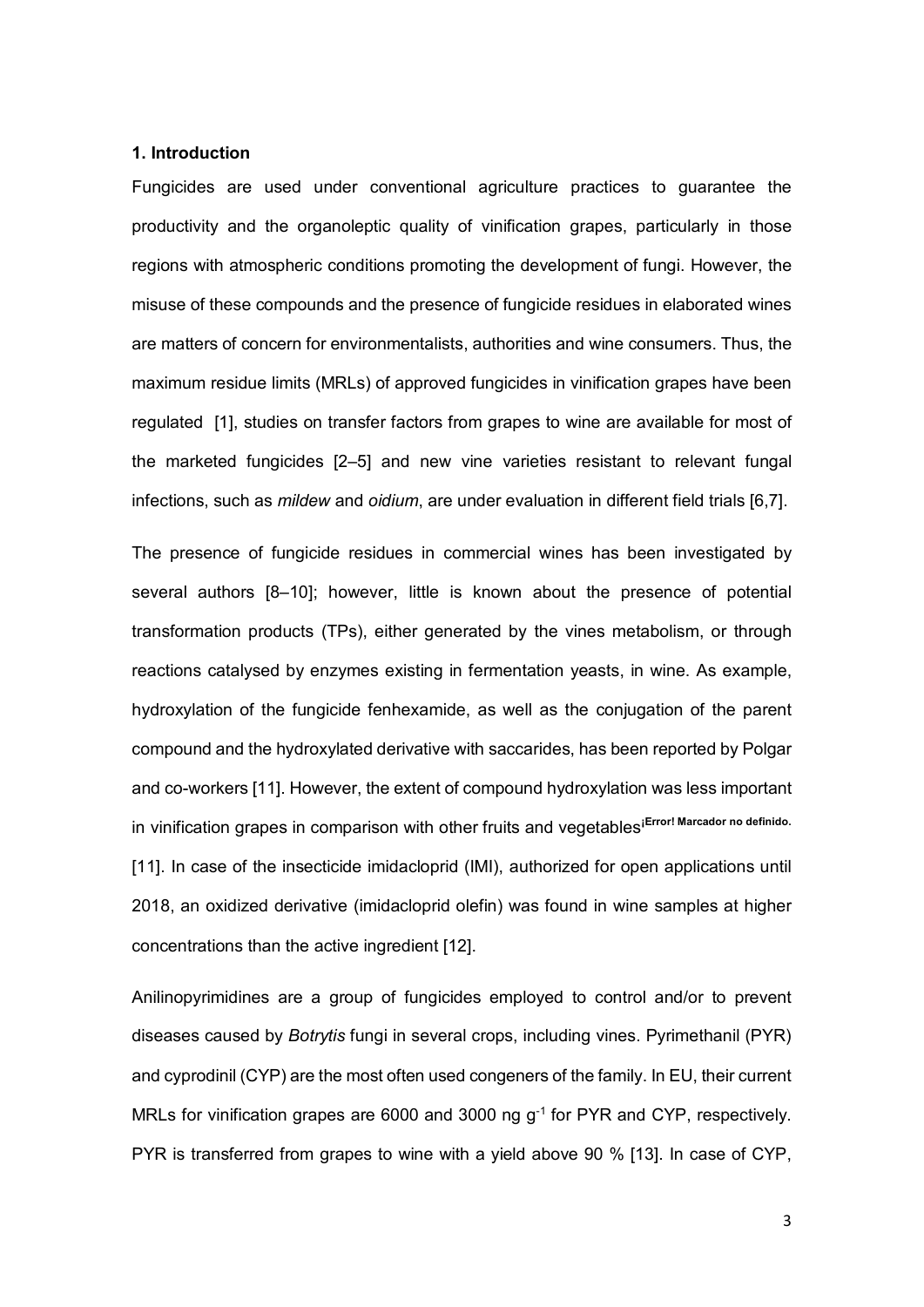literature transfer factors vary in the range from 1 to 20 % [13,14]. Available information regarding the metabolization of PYR by animals, soil microorganisms and plant cultures suggests hydroxylation in both aromatic rings (benzene and pyrimidine cycles) and in the alkyl substituents bonded to the pyrimidine ring, as relevant transformation paths [15]. In fact, aryl hydroxylation is recognized as a significant route in the metabolism phase I of many aromatic pesticides ( particularly herbicides) in the vegetable kingdom [16]. Hydroxylation and glycosylation processes have been also reported during *in-vitro* incubation of CYP with wheat cells and microbial cultures [17,18]. EU regulations dictate that residues of PYR in farm animals must be calculated as the sum of the parent fungicide and the 4-hydroxyanilino (PYR-4OH) derivative. For CYP, the sum of compounds (CYP and 4-hydroxyanilino metabolite, CYP-4OH) must be considered when analysing milk and honey [1]. However, for vegetable food commodities, MRLs are just defined for the free form of both fungicides and, as far as we could trace, the existence of hydroxylated forms of anilinopyrimidine fungicides in wine has not been previously reported. Thus, so far, residues of PYR and CYP in this food matrix have been estimated from concentrations measured for the commercial parent fungicides and no analytical methodology has been proposed for the simultaneous determination of their possible hydroxylated metabolites. Even more, the occurrence of these latter compounds has not been previously reported in vegetable origin food commodities.

The aim of this research is to investigate and quantify the potential co-existence of PYR, CYP, PYR-4OH and CYP-4OH in commercial wines. To this end, an analytical approach previously developed for the parent compounds was extended and validated to the above transformation products, using ultra-performance liquid chromatography (UPLC) with tandem mass spectrometry (MS/MS) as determination technique. In addition, a hybrid quadrupole time-of-flight (QTOF) MS instrument was used for retrospective search of additional transformation products of both fungicides, including phase II metabolites generated through glycosylation reactions. Differences between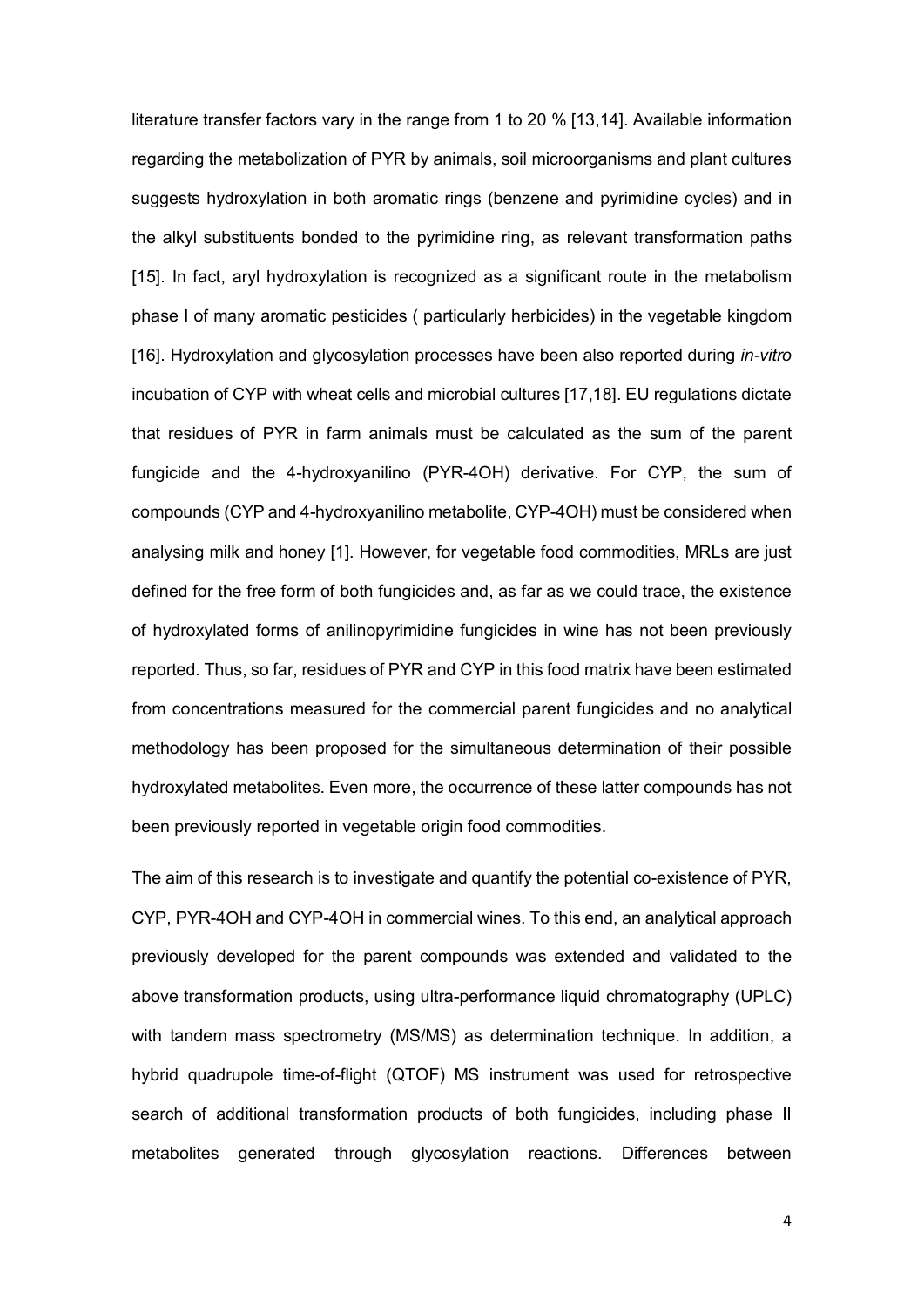concentration ratios of both fungicides and their phase-I metabolites in red and white wine are discussed.

### **2. Experimental**

#### 2.1. Solvents, standards and sorbents

Methanol (MeOH) and acetonitrile (ACN), both HPLC grade, as well as, formic acid (FA), ethanol and tartaric acid were obtained from Merck (Darmstadt, Germany). Ultrapure water was obtained from a Milli-Q Gradient A-10 system (Millipore, Bedford, MA, USA). OASIS HLB solid-phase extraction (SPE) cartridges, containing 200 mg of sorbent, were purchased from Waters (Mildford, MA, USA) and employed for extraction and concentration of wine samples.

Standards of PYR, CYP and their deuterated analogues (PYR- $d_5$  and CYP- $d_5$ , deuterium atoms are attached to the phenyl ring) were acquired from Sigma-Aldrich (St. Louis, MO, USA). PYR-4OH was supplied by Toronto Research Chemicals (North York, Canada) and CYP-4OH by HPC Standards GmbH (Borsdorf, Germany). Individual standard solutions of each compound were prepared in MeOH and stored at -20 ºC. Mixtures of PYR, CYP, PYR-4OH and CYP-4OH in MeOH were employed to prepare spiked wine samples used during method optimization and validation. Calibration standards were prepared in ACN:MeOH (80:20). The mixture of deuterated fungicides, employed as internal surrogates (ISs) through the analytical procedure, was also made in MeOH. Diluted calibration standards were stored at 4 ºC and used for a maximum of 2 weeks after preparation.

## 2.2. Samples and sample preparation

Samples employed in the current study correspond to commercial wines. Most of them were acquired from retail markets and the rest kindly provided by local associations of wine producers. Wine bottles were stored in the dark, at a temperature of 16 °C, for a maximum of one month before opening. The extraction and concentration of fungicides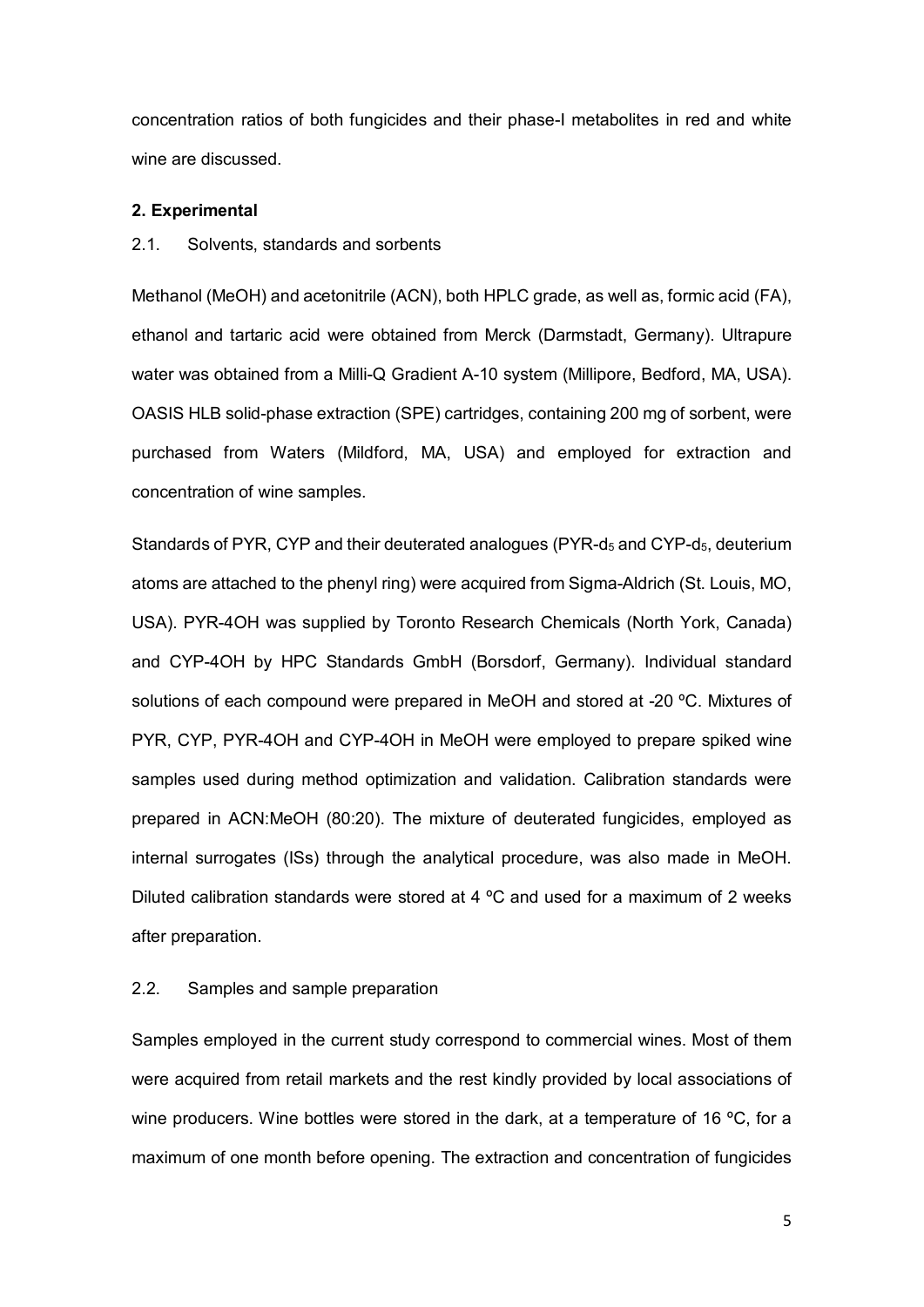was performed immediately after opening each bottle of wine. SPE extracts were stored at -20 ºC. Sample collection and analysis, was performed during a period of two years. Only those wines containing concentrations of PYR and CYP above the LOQs of the method were considered in this research.

SPE conditions were adapted from a previous multianalyte study dealing with the determination of pesticide residues in wine[9]. That methodology was re-validated for the two commercially available hydroxylated derivatives of PYR and CYP. Under final working conditions, 10 mL of wine were diluted with ultrapure water and concentrated using a SPE cartridge previously conditioned with 5 mL of MeOH and the same volume of an ethanol:water (12:88) solution. After sample concentration, the cartridges were rinsed with 5 mL of ultrapure water and dried under a gentle stream of nitrogen.Compounds were finally recovered with 2 mL of the ACN:MeOH (80:20) mixture. The extract was homogenized, filtered (0.22 um) and injected in the LC-MS system without any additional treatment.

Procedural blanks were carried out using aliquots of synthetic wine (ethanol:water, 12:88, containing 4 g  $L^{-1}$  of tartaric acid) spiked only with the mixture of ISs. SPE recoveries, independent of matrix effects, were calculated as the ratio between responses obtained for spiked aliquots of wine samples and SPE extracts, obtained from same wines, fortified at the end of the extraction step. Matrix effects during electrospray ionization (ESI) were estimated as the ratio between the slopes obtained from calibration curves prepared using spiked SPE extracts (from red and white wines), and those corresponding to solvent-based standards, multiplied by 100. The range of concentrations varied from 2 to 400 ng mL<sup>-1</sup>, with 9 different concentration levels.

Global recoveries of the method were calculated as the normalized ratio between concentrations measured for spiked and non-spiked aliquots of different wines and added values. Concentrations in sample extracts were determined using solvent-based calibration standards, after correcting the responses measured for each compound with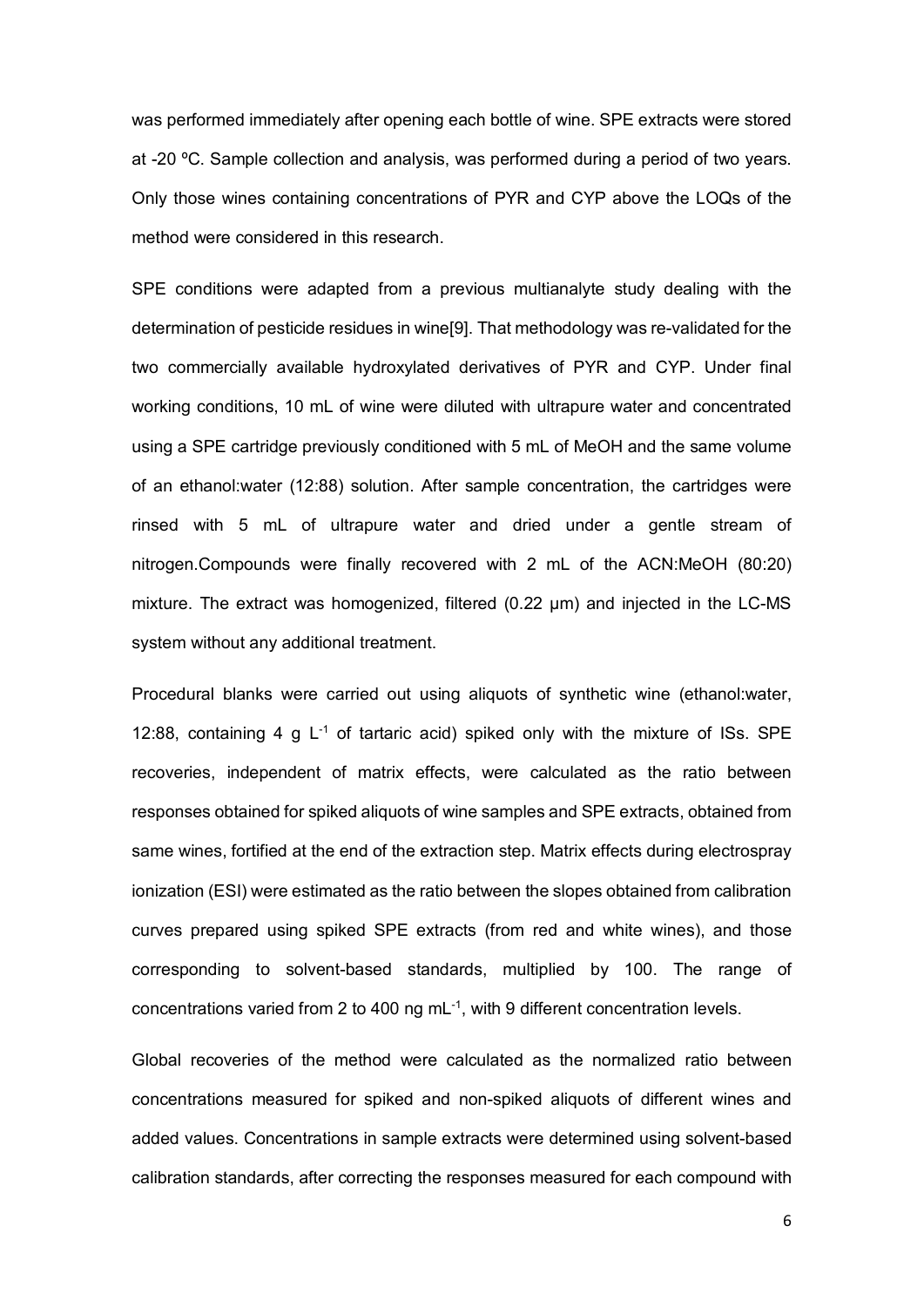those of ISs (PYR-d<sub>5</sub> for PYR and PYR-4OH, and CYP-d<sub>5</sub> for CYP and CYP-4OH, respectively). When assessing the recoveries at low addition levels, ecological production wines were selected in order to minimise the content of native compounds in non-spiked samples.

Grapes (*Mencía* variety) were provided by a local farmer who declared a single treatment with a commercial mixture of CYP and Fludioxonil (*Switch*, Syngenta), at the maximum recommended dose, 33 days before harvest. Grapes (around 5 kg of bunches from 4 different vines) were de-stemmed, homogenized and extracted using the same mixture of solvents employed during elution of SPE cartridges. Around 2 g of the homogenized slurry was spiked with the ISs and shaken with 10 mL of solvent for 10 min. An aliquot of the upper phase was filtered (0.22 µm pore size filters) and injected in the LC-MS systems employed in the study. Grape extracts were considered only for semiquantitative purposes; thus, the extraction yield of the above approach was not evaluated.

## 2.3. Determination conditions

Two different LC-MS systems were employed in this study. Target determination of anilinopyrimidine fungicides and their 4-hydroxyanilino derivatives was performed using a LC-MS/MS XEVO TQD, triple quadrupole mass spectrometer, from Waters (Milford, MA, USA). Search of additional metabolites of PYR and CYP in wine extracts was carried out using a hybrid QTOF-MS (6550 model) acquired from Agilent (Wilmington, DE, USA). Both MS instruments were furnished with an ESI ionization source working in positive mode and coupled to UPLC systems from same supplier as the MS instrument (Acquity from Waters and Agilent 1290 models). LC separations were carried out under identical conditions in both instruments. To this end, an UPLC Zorbax Eclipse Plus  $C_{18}$ , Rapid Resolution column (50 mm x 2.1 mm, 1.8 µm particle size), connected to a  $C_{18}$  2.1 mm i.d. guard cartridge from Phenomenex (Torrance, CA, USA) was employed. The column was maintained at 40 ºC, using ACN (B) and ultrapure water (A), both 0.1 % in FA, as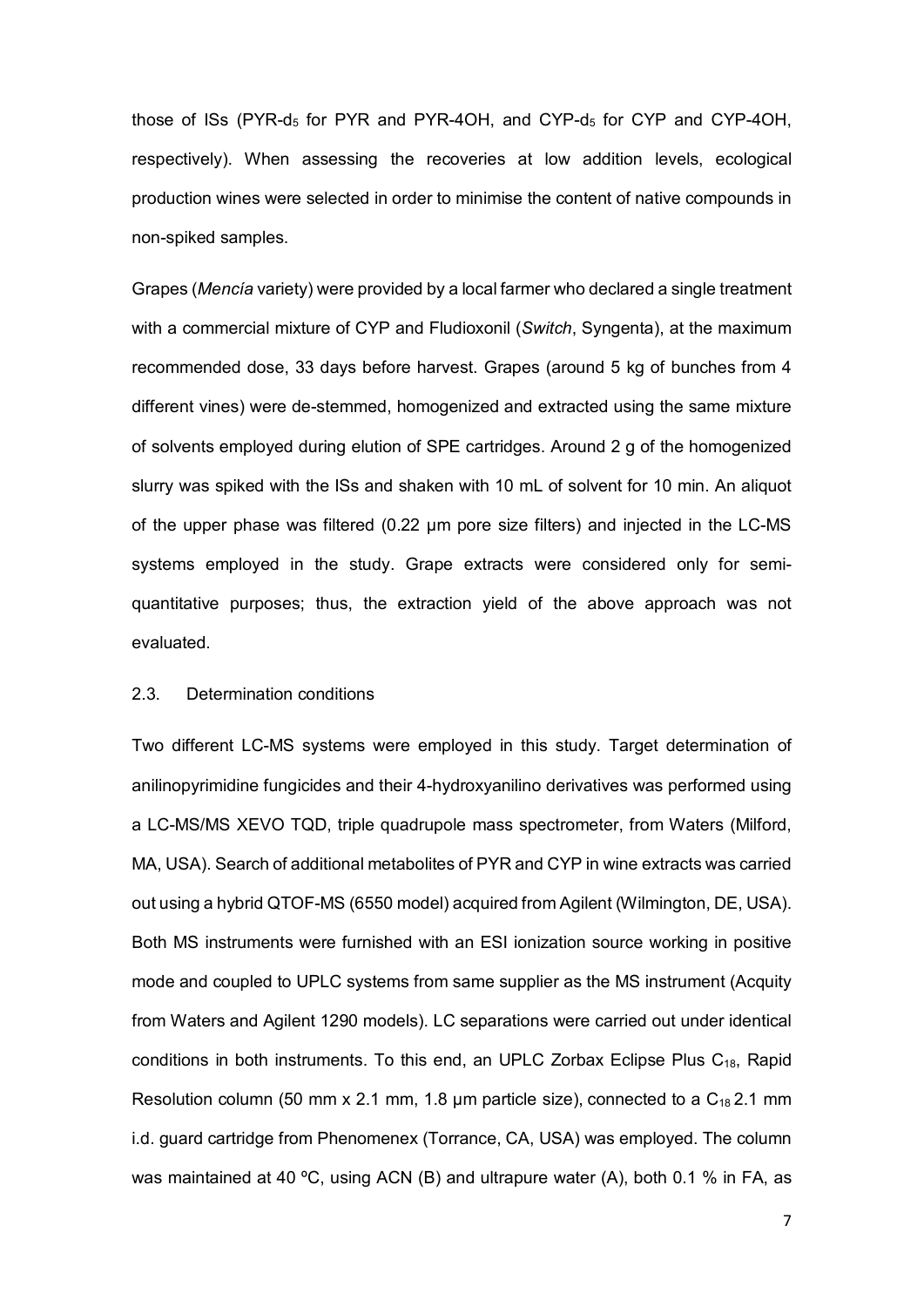mobile phases at 0.4 mL min<sup>-1</sup>. The injected volume was 1  $\mu$ L and the composition of the mobile phase was programmed as follows: 2 % B (0 min), 30 % B (5 min), 50 % B (7-8 min), 100 % B (9-10.5 min), 2 % B (11-14 min).

Using the LC-QqQ-MS instrument, two transitions were selected per compound and ISs. These transitions were considered for quantification (Q1) and qualification (Q2) purposes attending to their relative intensities. Identification of target species in wine extracts is based on retention time and Q2/Q1 ratio match with solvent-based standards. Maximum differences were set at 0.1 min and  $\pm$  30 % of the average Q2/Q1 ratio in calibration standards.

The LC-QTOF-MS system operated in the 2 GHz acquisition mode, offering a mass resolution of 17000 (FWHM) for ions with *m/z* ratios in the range from 200 to 300. The *m/z* axis was continuously recalibrated using reference ions at *m/z* of 121.05087 and 922.00979. MS spectra were acquired in the range of *m/z* values from 50 to 1700, at a frequency of 1 Hz. Product ion scan spectra were recorded in the range from 40 to 700, at a frequency of 4 Hz, considering different collision energies. This system was employed to search additional hydroxylated derivatives of CYP and PYR, as well as their glycosylated forms, produced during phase II of metabolism. Sample (wines or grapes) extracts were first injected in the MS mode to identify the retention time of the potential derivatives of parent fungicides. Selective chromatograms for their pseudo-molecular  $([M+H]^+)$  ions were extracted with a mass window of 10 ppm. Thereafter, the product ion scan spectra of candidate peaks were acquired in a  $2<sup>nd</sup>$  injection. Fragmentation patterns observed in these spectra were compared to those recorded for known compounds in order to propose the chemical structure of the additional metabolites.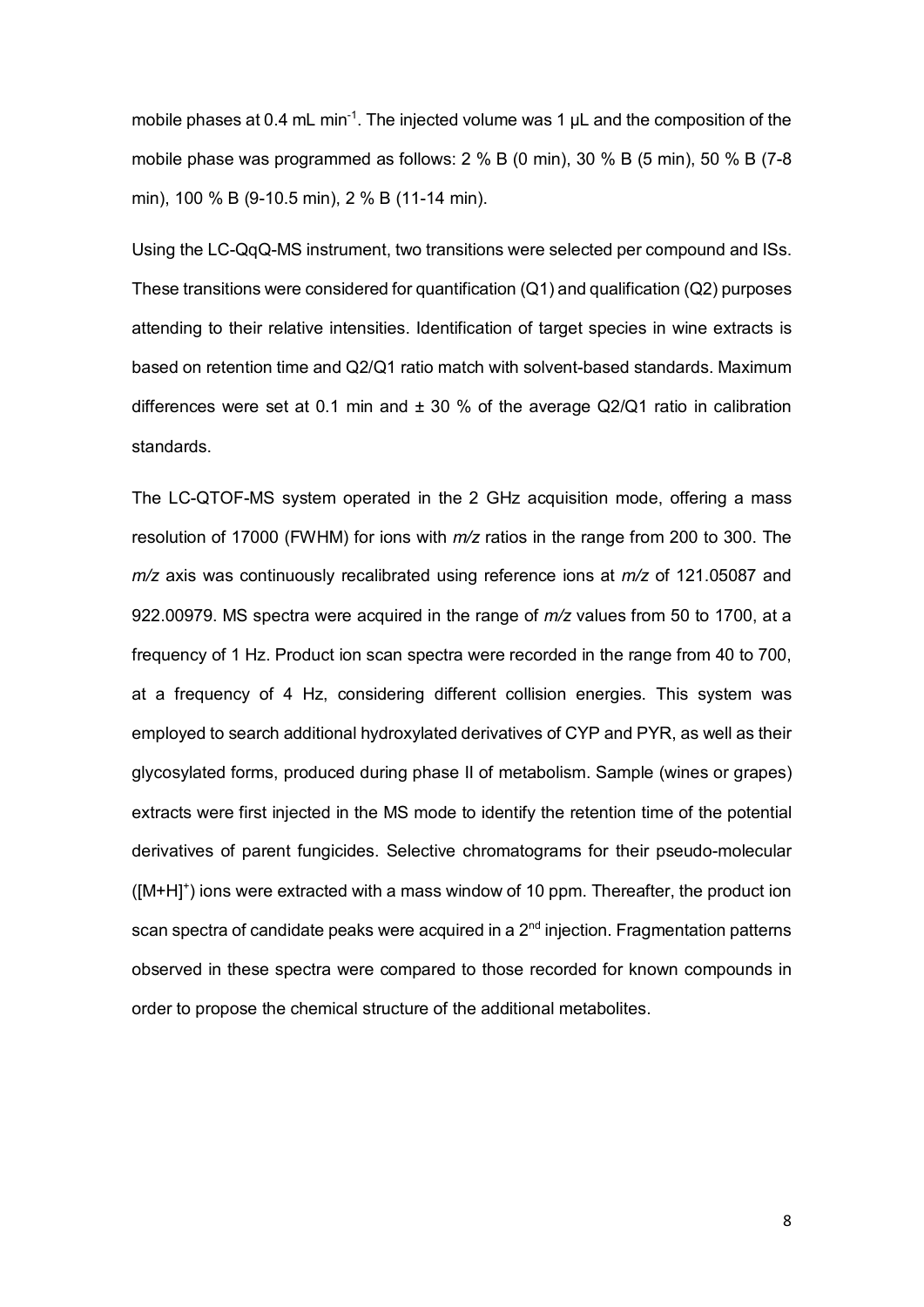## **3. Results and discussion**

#### 3.1. Optimization of determination conditions

Table 1 summarizes retention times, ionization and quantification parameters corresponding to parent fungicides, their isotopically labelled analogues and the commercially available hydroxylated derivatives. Compounds were separated in less than 8 min, with a total LC analysis time of 14 min. The relative intensity of the  $2<sup>nd</sup>$ transition for each compound stayed above 0.39, and linear responses were attained for standards in the range of concentrations from 1 to 400 ng mL<sup>-1</sup>. The instrumental limits of quantification (LOQs) of the UPLC-ESI-MS/MS (QqQ) system varied between 0.4 to 0.9 ng mL $^{-1}$ . These values were calculated as the lowest concentration providing a peak with a signal to noise (S/N) ratio of 10 for the qualifying (Q2) transition.

SPE was selected as sample preparation technique to extract and concentrate compounds from wine. ACN and ACN:MeOH (80:20) mixtures were investigated for compounds elution. The first solvent permitted the effective elution of the two parent fungicides, leading to free-pigment extracts even from red wines; however, PYR-4OH and CYP-4OH required up to 10 mL of ACN for their complete desorption. Addition of a 20 % of MeOH to the elution solvent permitted to recover all the compounds from the SPE sorbent using just 2 mL. Breakthrough studies, considering 10 mL of wine diluted with the same volume of ultrapure water, showed that all compounds were quantitative retained in the 200 mg cartridge (data not shown). Recoveries of the SPE process, without considering MEs, were estimated for samples spiked at 20 ng mL<sup>-1</sup> (equivalent to 100 ng mL<sup>-1</sup> in the SPE extract). Spiked and non-spiked fractions of each wine were processed in triplicate. SPE recoveries were in the range of 92-101 %, with relative standard deviations (RSDs) between 2 and 3 %, Table 2. The MEs, calculated as described in section 2.2, varied between 88 and 112% (Table 2), which points out to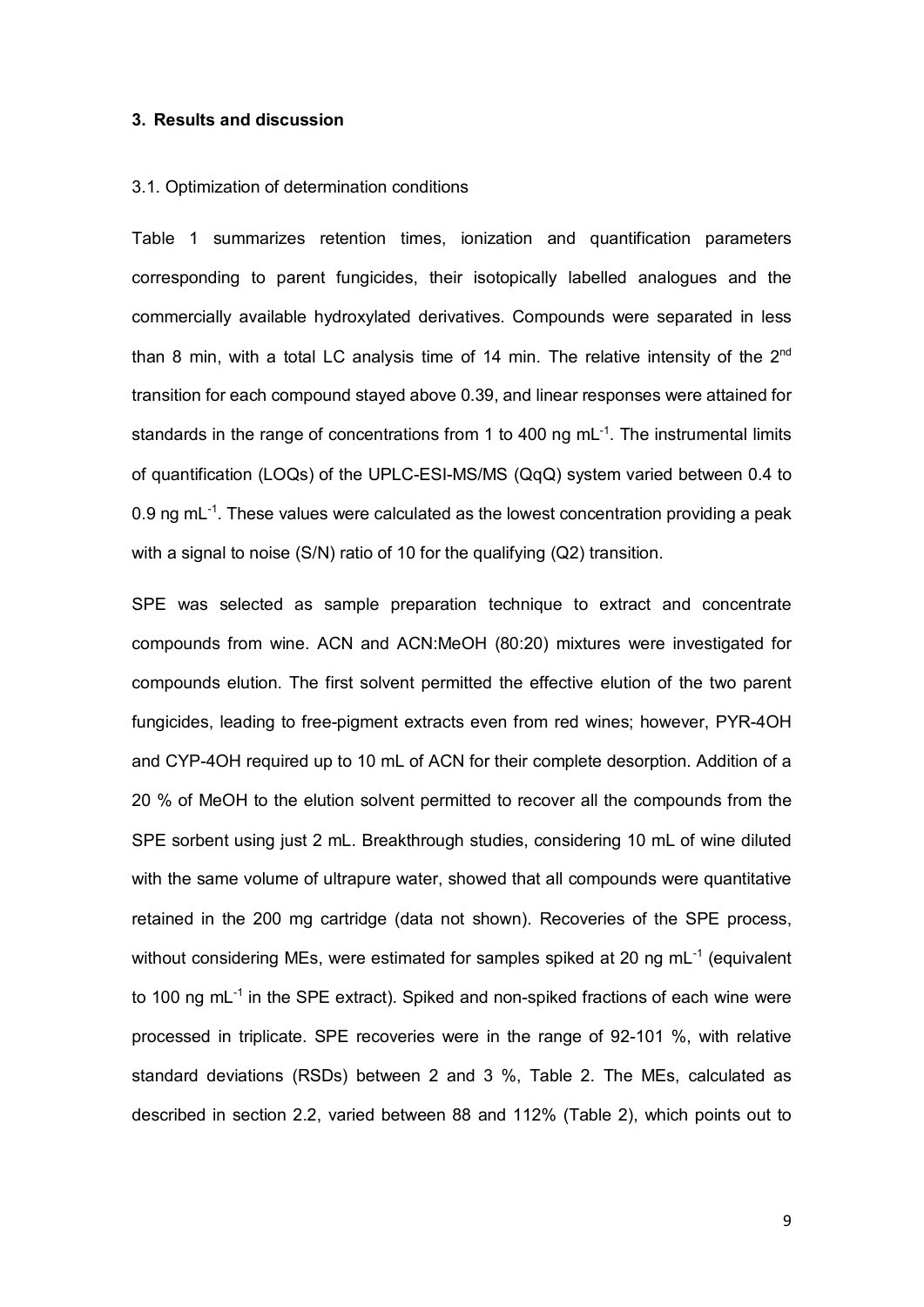minor changes in the efficiency of compounds ionization between wine extracts and solvent standards.

The accuracy of the procedure was investigated with spiked samples of different wines considering three different addition levels: 4, 10 and 20 ng mL-1 for analytes involved in the quantitative study. ISs were also added to samples at a concentration of 20 ng mL<sup>-1</sup>. Responses obtained for each compound were corrected with ISs and compared to those obtained for solvent-based standards. Recoveries stayed between 70 and 107 % depending on the considered compound and the addition level, Table 3. In summary, after ISs correction, solvent-based standards are suitable for the accurate quantification of wine samples. Procedural blanks were prepared using 10 mL of synthetic wine with addition of ISs. Contamination problems were not detected in the SPE extracts. The calculated LOQs of the method were in the range of 0.1 and 0.2 ng mL-1 depending on the compound. The linear response range of the procedure, referred to wine samples, extends up to 80 ng mL $^{-1}$ .

## 3.2. Levels of fungicides and 4-hydroxyanilino derivatives in wine samples

The validated methodology was applied to the analysis of selected compounds in commercial wine samples. Most of them correspond to wines elaborated in Galicia (Spain). Table S1 shows the selection of samples containing concentrations of, at least, one of the parent fungicides above the LOQs of the method. The list of analysed samples corresponds to wines produced between years 2014 and 2018, including 28 whites and 32 red wines, and the measured concentrations are presented as supplementary information (Table S1). A summary of the obtained values is shown in Table 4. The highest concentrations of PYR and CYP in the set of processed wines stayed below 100 and 32 ng mL<sup>-1</sup>, which represents less than 2 % of MRLs set by the EU in vinification grapes (6000 and 3000 ng  $g^{-1}$  for PYR and CYP respectively). The 4-hydroxyanilino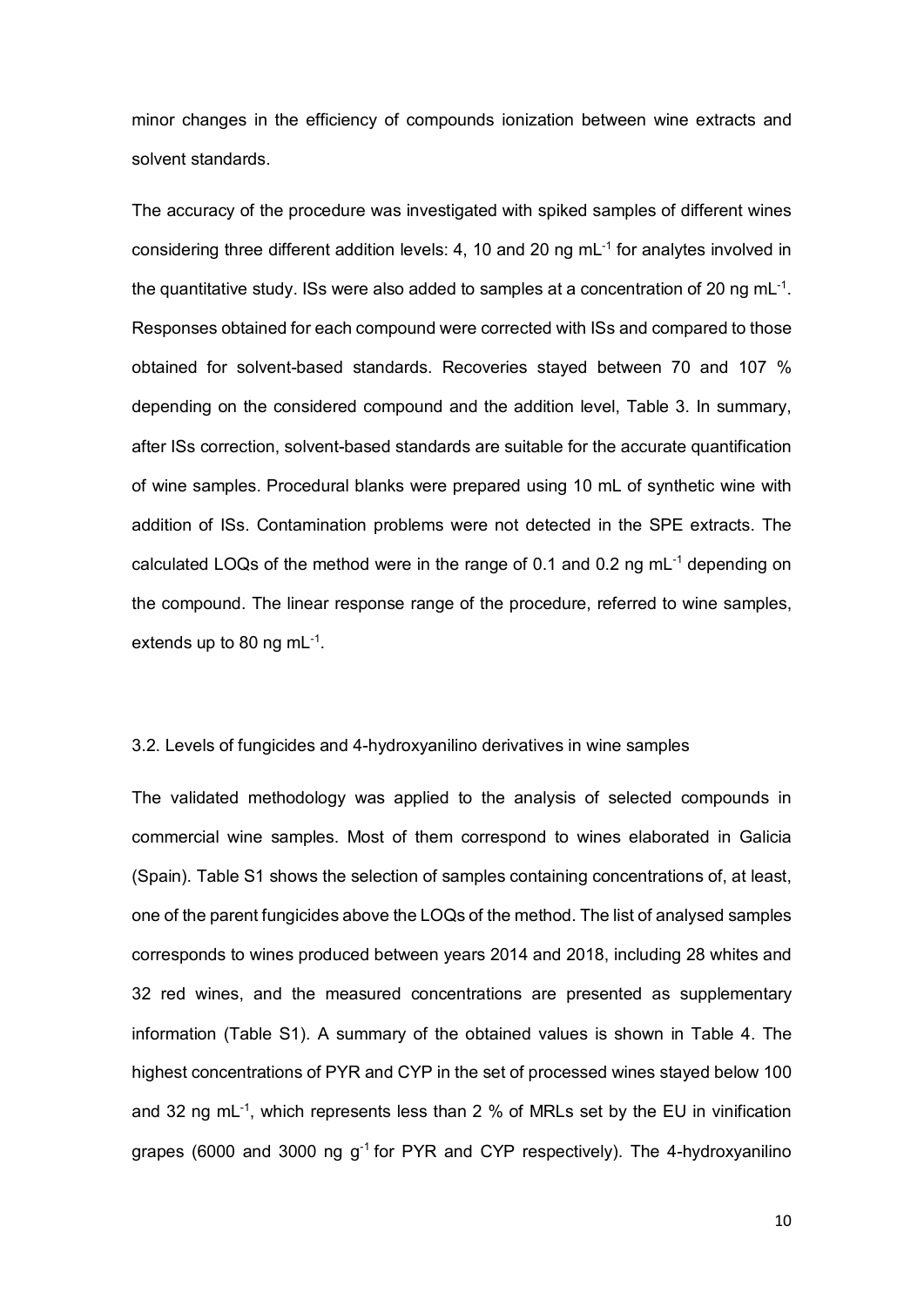derivatives (PYR-4OH and CYP-4OH) were found nearly in all the wines containing residues of the commercial fungicides. To the best of our knowledge, data summarized in Table 4 represent the first measurements of PYR-4OH and CYP-4OH in the vegetable kingdom.

Concentration plots of PYR-4OH and CYP-4OH versus those corresponding to parent fungicides are shown in Fig. 1A and Fig. 1B for white and red wines, respectively. In the first case, the levels of hydroxylated transformation products represented on average 20 and 12 % of those measured for PYR and CYP, respectively. However, for the pair CYP-4OH/CYP shows a relatively poor correlation in the white wine matrix ( $R^2$  0.365). For red wines, higher concentration ratios were noticed. The levels of CYP-4OH in the processed wines represented around 50% of those obtained for CYP, whereas, on average the concentrations of PYR-4OH were twice those of PYR.

## 3.3. LC-QTOF-MS investigation of additional derivatives

SPE extracts from wine samples, and the available standards (PYR, CYP, PYR-4OH and CYP-4OH) were injected in the LC-QTOF-MS system in order to investigate the presence of additional hydroxylated species and/or their glycosylated forms. As previously commented, the formation of these species has been already proved with *invitro* experiments using microbial cultures**¡Error! Marcador no definido.**, but never evaluated in the metabolism of vines. Injections were made operating the ESI source in positive and negative modes (in different runs); however, only relevant signals (chromatographic peaks) were obtained under positive polarity. Table 5 shows the chromatographic and spectral data of detected compounds. The latter include the mass errors for their pseudomolecular ([M+H]<sup>+</sup>) ions, and a normalized score (0-100) corresponding to the match between the cluster of ions for the protonated species in experimental and theoretical spectra. Above information is also given for PYR-4OH and CYP-4OH. Despite using the same column and gradient than in the LC-QqQ-MS instrument, the retention times of these two compounds were shifted to slightly lower values than those obtained with the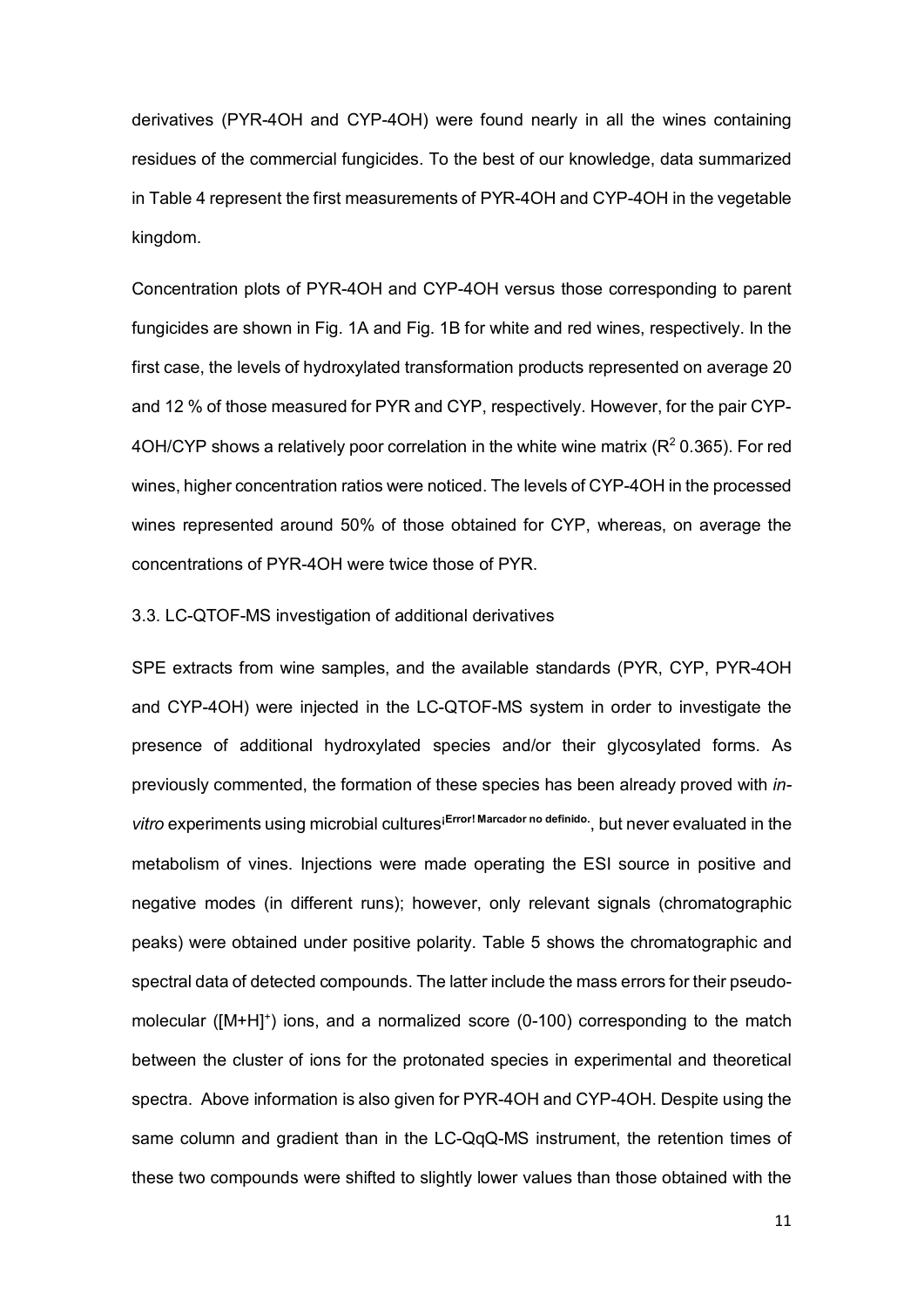LC-QqQ-MS system (Table 1). Such difference is probably related to the different design of each UPLC instrument.

Data compiled in Table 5 point out to the existence of two additional hydroxylated derivatives of PYR (apart from PYR-4OH) and three analogues of CYP-4OH. In both cases, the new hydroxylated compounds displayed longer retention times than those obtained for 4-hydroxyanilino species. Mass errors associated to the [M+H]+ ion in their spectra stayed below 8 ppm, the normalized score (accounting for mass accuracy and isotopic profile) varied from 75 to 99. Mass accuracy and normalized scores in the same range of values were noticed for potential glycosylated forms (phase II metabolism) of hydroxylated derivatives: PYR-TP378 and CYP-TP404A to CYP-TP404D.

Further information regarding the structures of species in Table 5 was inferred from their product ion scan spectra, comparing fragment ions with those observed for species with known structures: PYR, CYP, PYR-4OH and CYP-4OH. The spectrum of PYR-TP378 shows a single fragment corresponding to PYR-OH ([M+H]<sup>+</sup> ion), with removal of the sugar moiety  $(C_6H_{10}O_5)$ , Fig. S1A. Same transition was noticed in the spectra of CYP-TP404A to CYP-TP404D, Fig S1B. Attending to their retention times, we deem that PYR-TP378 and CYP-TP404A are the glycosylated analogues of PYR-4OH and CYP-4OH, respectively; however, confirming such statement requires recording their  $MS<sup>3</sup>$  spectra (for comparison with the  $MS<sup>2</sup>$  ones of PYR-4OH and CYP-4OH), which is beyond the possibilities of LC-MS instruments employed in this study.

Fig. 2A shows the spectrum for PYR-TP216B, with the structure proposed for this compound and some of its relevant fragments. PYR-TP216B follows parallel fragmentation routes to those identified in the spectra of PYR and PYR-4OH, Fig. S2. One of these routes involves cleavage of the carbon nitrogen bond between aniline and pyrimidine rings to render fragments at *m/z* 107.0604 (pyrimidine cycle) and *m/z* 93.0573 (aniline, as radical cation), Fig. S2A. The  $2<sup>nd</sup>$  competitive route consists of rearrangement of both rings with removal of ammonia ( $NH<sub>3</sub>$ ) and methyl ( $CH<sub>3</sub>$ ) moieties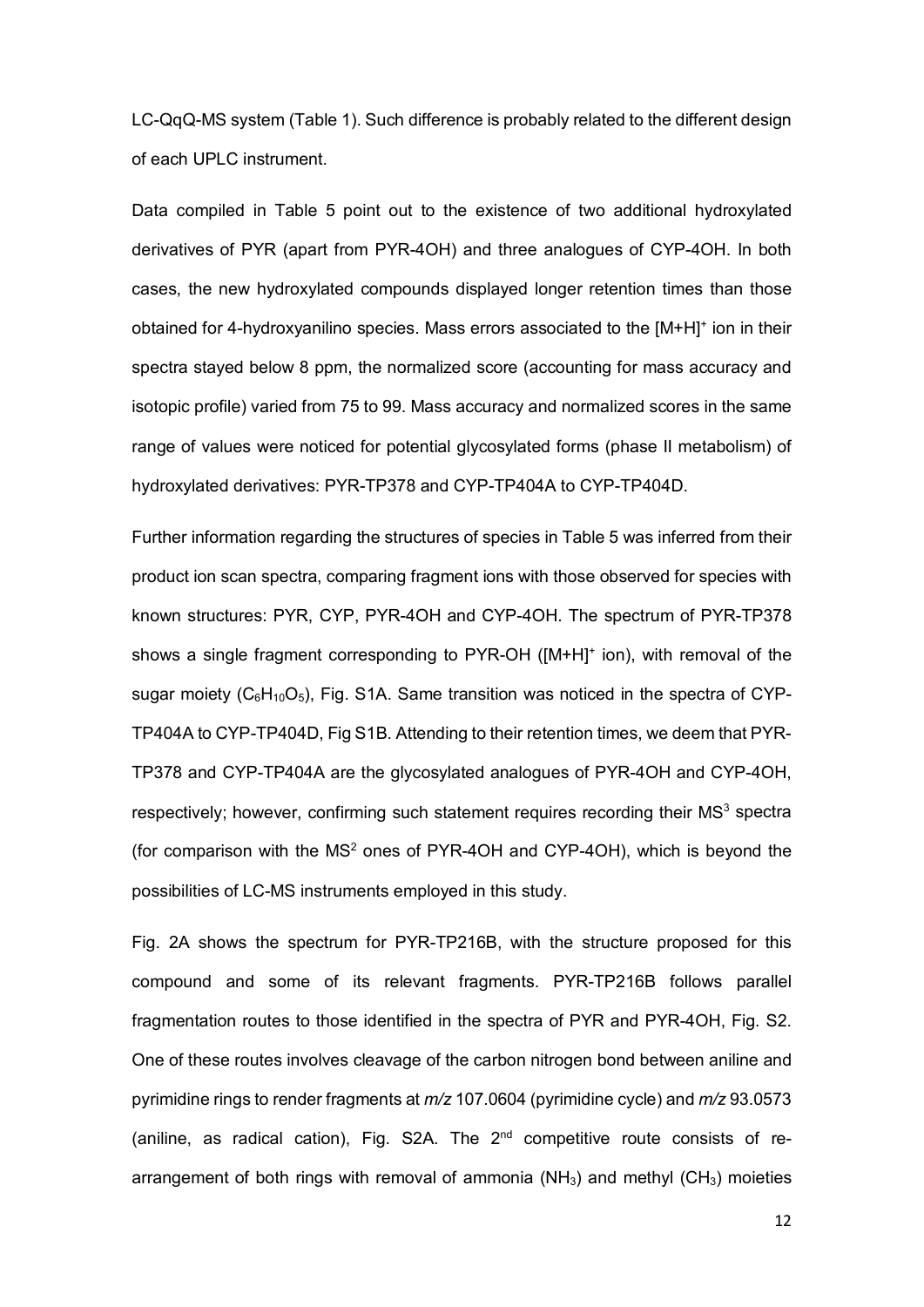(Fig. S2A). So, for PYR-4OH, the first route renders an ion at *m/z* 109.0522, instead of that at 93.0573 appearing in the spectrum of PYR (Fig. S2B). The spectrum in Fig. 2A contains ions at *m/z* 93.0575 and 123.0543. These two fragment ions, together with the absence of that at *m/z* 107.0604, mean that the hydroxyl group is attached to the pyrimidine ring. Fragments at higher  $m/z$  values showed consecutive losses of NH<sub>3</sub> and  $CH<sub>2</sub>O$ , instead of  $CH<sub>3</sub>$ , as observed for PYR and PYR-4OH (Fig. S2). Thus, PYR-TP216B is hydroxylated in one of the methyl substituents of the pyrimidine cycle.

PYR-TP216A displayed a different product ion spectrum (Fig. 2B) than the other two hydroxylated forms of PYR. Fragmentation of the [M+H]+ ion of this compound needed less energy than the rest of PYR derivatives rendering a loss of  $H_2O$ (216.1122>198.1022), as the first and the most intense transition. Neither cleavage of the bond between aniline and pyrimidine cycles, nor rearrangement of the protonated molecular ion were noticed in the spectrum of this compound, Fig. 2B. Instead, after removal of  $H_2O$ , the positive charge of the product ion is stabilized in the pyrimidine ring. Further losses involve removal of  $CH_3$  (198.1022>183.0785) and HCN (183.0785>156.0681), or HCN (198.1022>171.0907) followed by CH3 (171.0907>156.0681). On the basis of such fragmentation pattern, we propose that PYR-TP218C is hydroxylated in the non-substituted carbon of the pyrimidine ring.

Hydroxylation positions of CYP are expected to be equivalent to those reported for PYR. However, the product ion scan spectra of CYP derivatives are more complex than those of PYR, with many product ions of low intensity. Thus, the tentative identification of the exact positions of hydroxyl groups, based on fragment ions, was possible just in case of CYP-TP242B. Comparison between the spectrum of this compound (Fig. 3B) with that obtained for a commercial standard of CYP-4OH (Fig. 3A) showed some relevant differences. As example, the spectrum of CYP-TP242B did not contain the characteristic fragment of the hydroxylated aniline ring (*m/z* 109.0516), so hydroxylation is expected to take place in the pyrimidine ring. The removal of  $H<sub>2</sub>O$  (242.1287>222.1025) followed by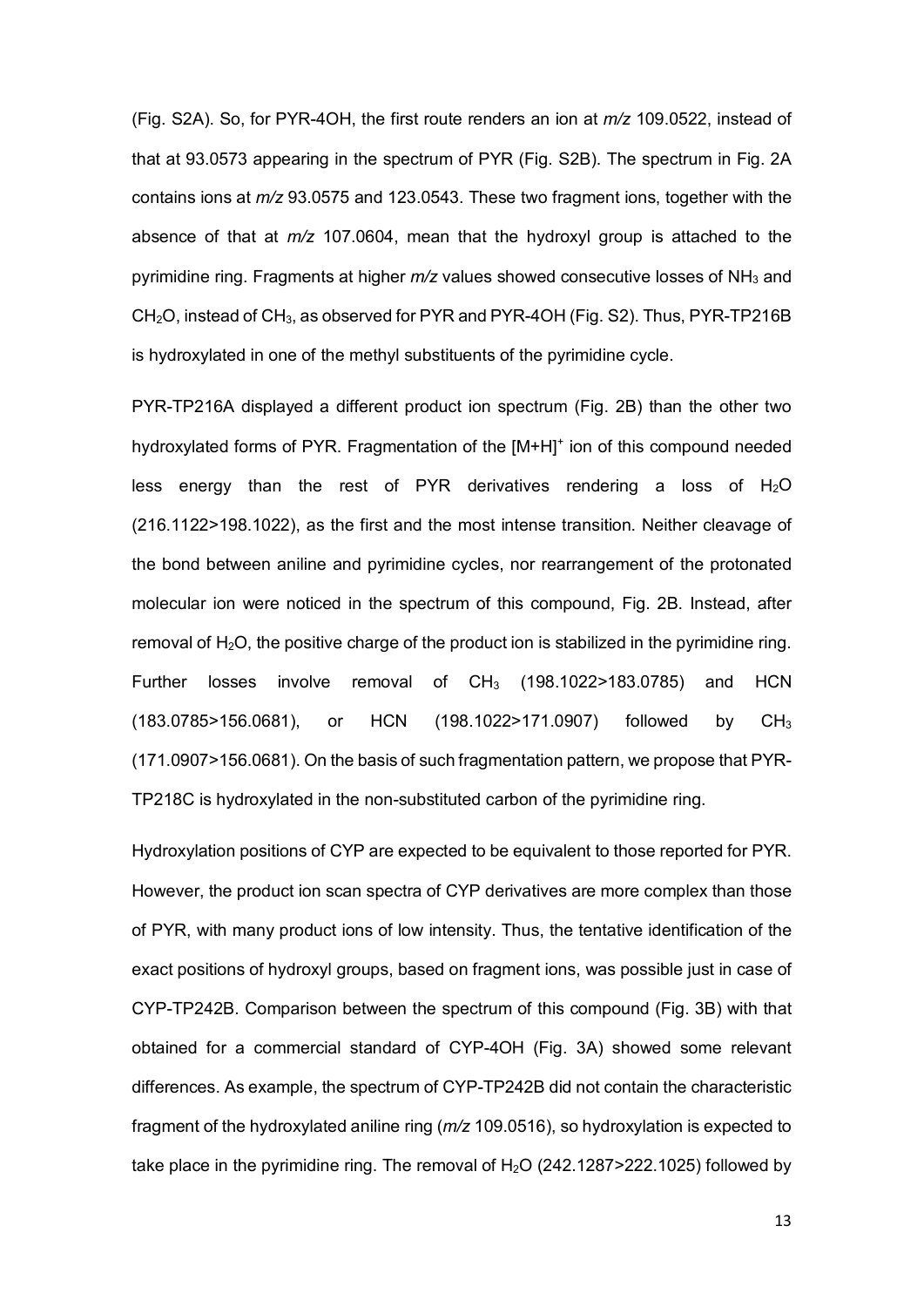replacement of the methyl group by hydrogen in the spectrum of CYP-TP242B are compatible with the introduction of an additional bond in the cyclopropane cycle. Another specific fragment in the spectrum of this compound is that at *m/z* 131.0599, again compatible with the pyrimidine cycle after water removal. Thus, CYP-TP242B is assumed to be hydroxylated in one of the carbons forming the cyclopropane cycle in the molecule of CYP.

The spectra of CYP-TP242C is given as supplementary information, Fig. S3. The structure tentatively proposed for this compound corresponds to hydroxylation in the aromatic carbon of the pyrimidine ring. Finally, the response obtained for CYP-TP242D was too weak to record its product ion scan spectra.

## 3.4. Origen of anilinopyrimidine metabolites

Free and glycosylated forms of the hydroxyl derivatives of PYR and CYP might be produced at vines and/or they might be generated through enzymatic reactions occurring during must fermentation. Considering that for red wines, the concentration of PYR-4OH was, in general, higher than that of PYR (see Fig. 1) and that the parent fungicide has a transfer factor from grapes to wine around 0.9 [**¡Error! Marcador no definido.**], it is evident that formation of PYR-4OH already starts at vines, and both compounds are necessarily present in grapes before fermentation.

In case of CYP, extraction of grapes treated with a commercial formulation including this fungicide was performed as described in the experimental section. Average concentrations of CYP and CYP-4OH in the grapes sample were  $1898 \pm 93$  and 21.5  $\pm$ 2.3 ng  $g<sup>-1</sup>$ , respectively. Thus, although the accuracy of compounds extraction was not evaluated, it is obvious that hydroxylation reactions start in vines. Fig. 4 shows the extracted ion chromatograms (EICs) corresponding to  $[M+H]^+$  ions of hydroxylated (A) and glycosylated (B) forms of CYP in the extracts from these grapes. In the  $1<sup>st</sup>$  case. Fig.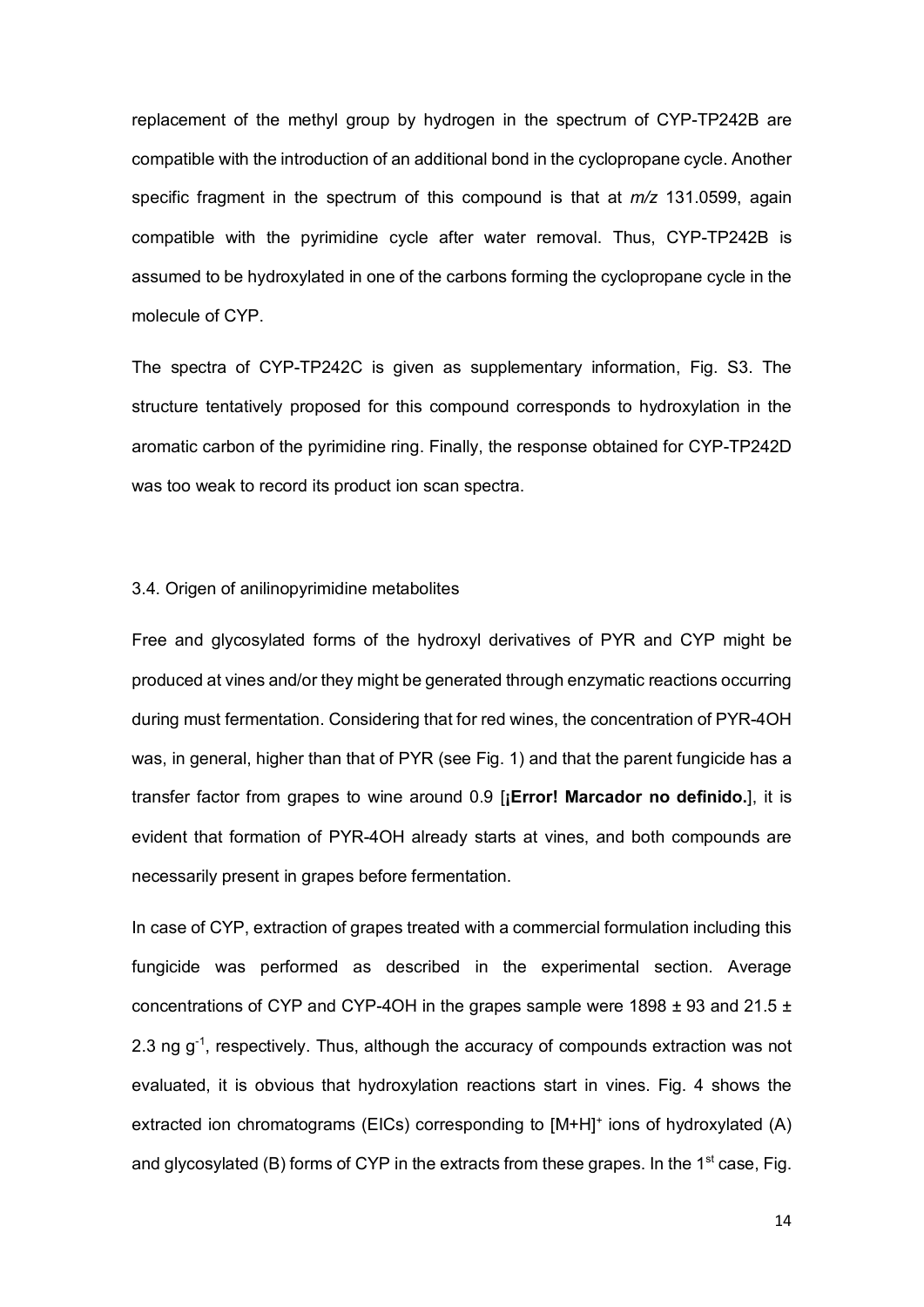4A, the most intense peak corresponded to CYP-4OH. Apparent signals for the four conjugated forms compiled in Table 4 are also evident, with intensities higher than those observed for free hydroxylated species.

Even assuming that formation of hydroxyl and glycosylated metabolites starts at vines, and that the transfer factors from grapes to wine are different to those of active fungicides, there is not a clear explanation why the ratios between 4-hydroxyanilino derivatives and parent fungicides varied significantly between red and white wines. A possible explanation is that free and glycosylated forms of the hydroxyl derivatives of CYP and PYR are exchangeable species, as reported in case of terpenoid compounds [19]. So, the balance between both forms might vary depending on wine elaboration conditions. These balances might affect also the ratio between 4-hydroxyaniline species and free fungicides.

The Box-Whisker plots for the response ratio between the peak assigned to the glycosylated form of CYP-4OH (CYP-TP404A) and the free compound, as well those for the pair PYR-TP378/PYR-4OH, are shown in Fig. 5. In case of red wines, the ratio CYP-TP404/CYP-4OH is only slightly higher than the observed for PYR-TP378/PYR-OH (Fig. 5A). For white wines, the difference is evident. So, the lowest response ratios for CYP-4OH/CYP versus PYR-4OH/PYR (see Fig. 1) might suggest that the equilibrium between the glycosylated and free forms of CYP-4OH is shifted to the first species, whilst the opposite behaviour occurs for the pair PYR-TP378/PYR-4OH. Obviously, data in Fig. 5 have just a qualitative significance, since they correspond to peak areas, measured for the most intense MS/MS transition, and they do not represent concentration values.

### **4. Conclusions**

Herein, for the first time, a sensitive procedure for the simultaneous quantification of the 4-hydroxyanilino metabolites of PYR and CYP, and the parent fungicides, in wine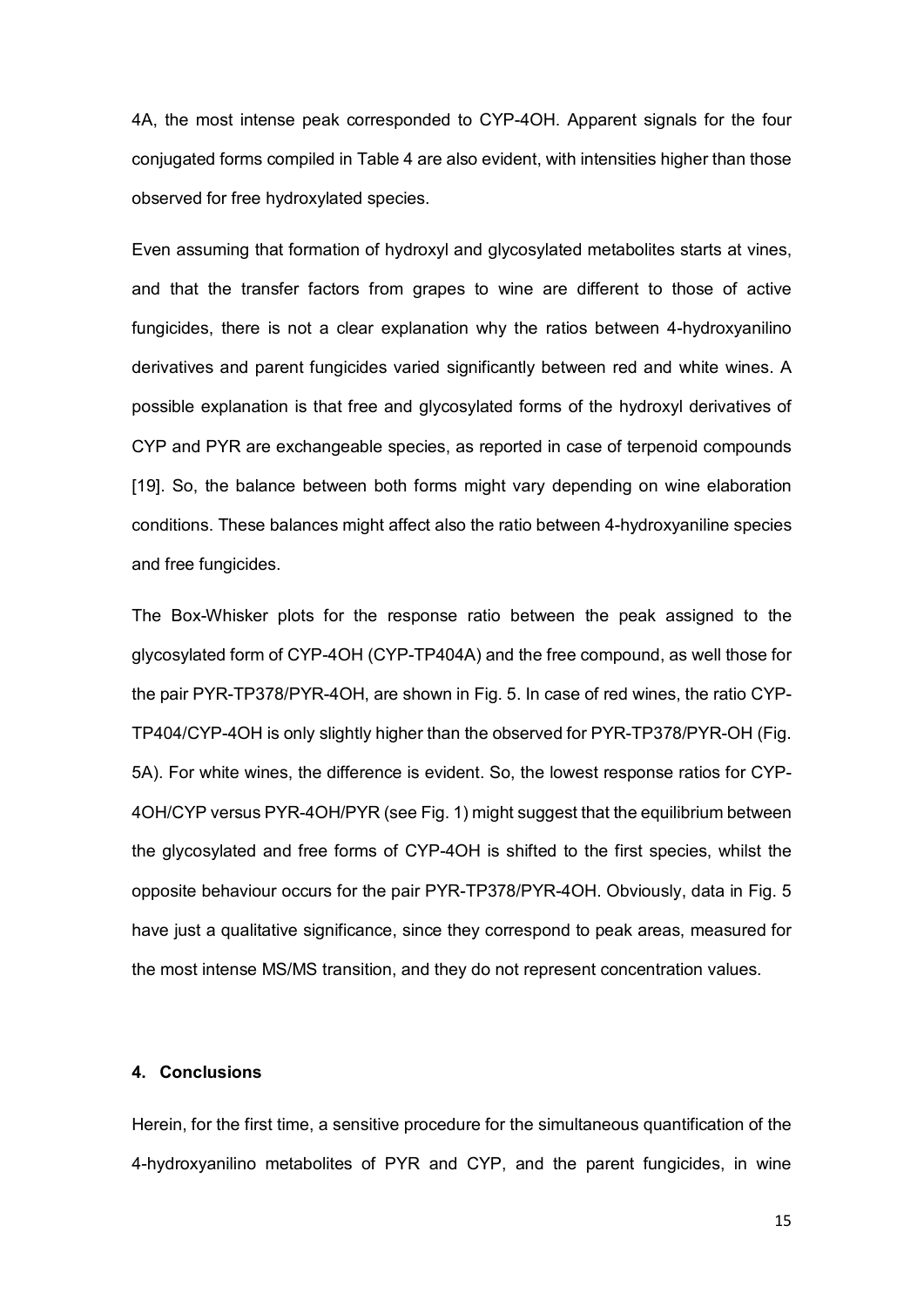samples is developed and validated. Moreover, the co-occurrence of both kinds of compounds (free and 4-hydroxyanilino forms) is reported through analysis of a relevant number of commercial wines, produced in different years. Ratios between 4 hydroxyanilino species and parent compounds were higher in red than in white wines. Moreover, PYR-4OH showed higher concentration levels than PYR in red wines. Thus, the sum of concentrations for parent and 4-hydroxyanilino species is recommended to estimate their total residues. Qualitative data obtained in this study demonstrate, again for the first time, that hydroxylation takes place also in different positions of the pyrimidine ring of parent fungicides, and also that these compounds are already present in grapes treated with parent fungicides (proved for CYP). In addition, the hydroxyl derivatives of anilinopyrimidine fungicides coexist in wine with their glycosylated forms. Further research is required to understand those parameters controlling the extent of hydroxylation and glycosylation reactions at vines and during wine elaboration, as well as the relative toxicity of the metabolites described in this research versus that of parent fungicides sprayed in vineyards.

## **Acknowledgements**

L.P.M acknowledges a FPU grant to the Spanish Ministry of Science. The study was supported by Xunta de Galicia, Spanish Government and EU funds through grants GRC-ED431C 2017/36, PGC2018-094613-B-I00 and the Interreg SUDOE VINOVERT pro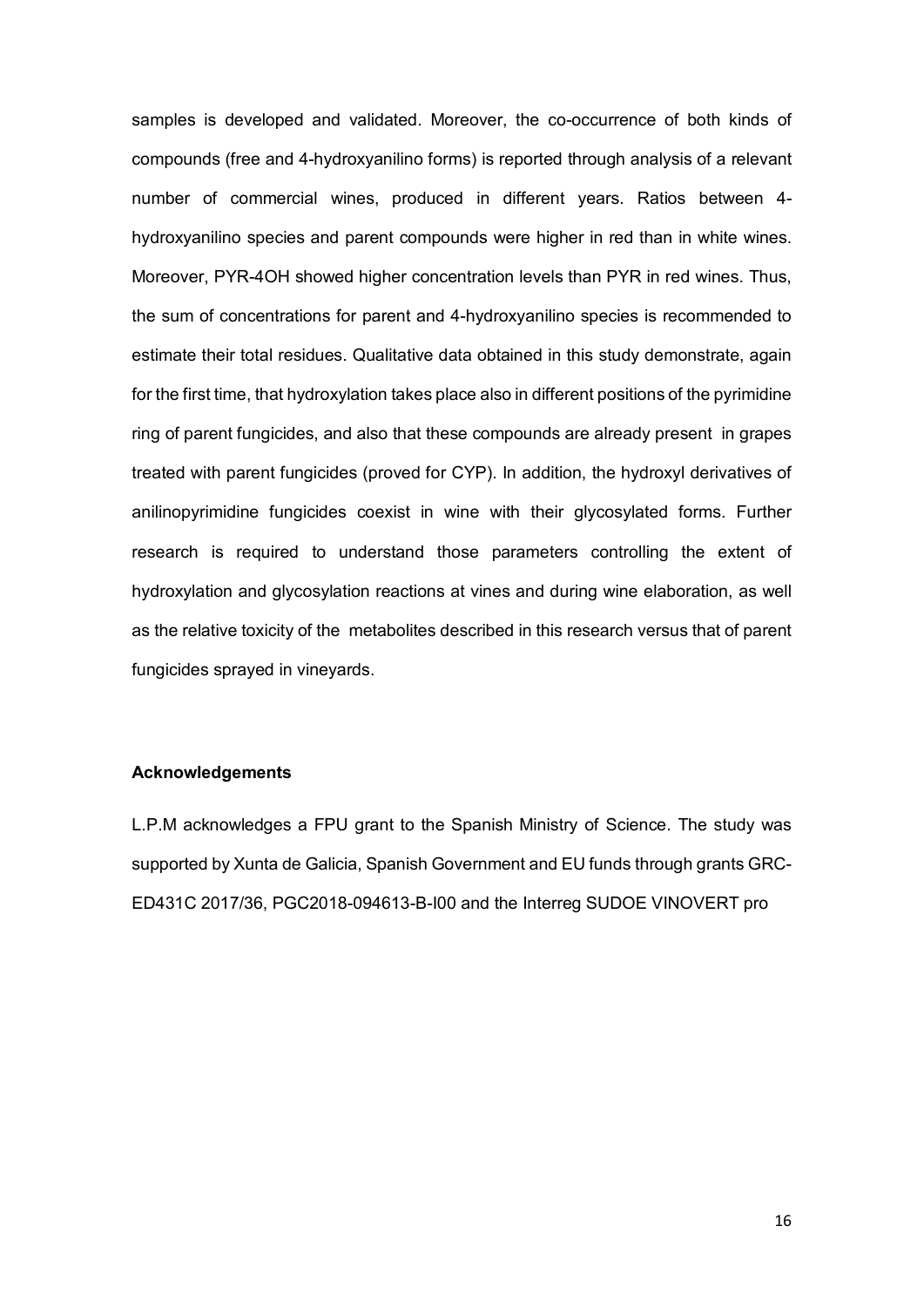- [1] European Commision Pesticides database, (n.d.). https://ec.europa.eu/food/plant/pesticides/eu-pesticidesdatabase/public/?event=homepage&language=EN.
- [2] T. Pazzirota, L. Martin, M. Mezcua, C. Ferrer, A.R. Fernandez-Alba, Processing factor for a selected group of pesticides in a wine-making process: distribution of pesticides during grape processing, Food Addit. Contam. - Part A Chem. Anal. Control. Expo. Risk Assess. 30 (2013) 1752–1760. doi:10.1080/19440049.2013.815806.
- [3] P. Cabras, A. Angioni, V.L. Garau, F.M. Pirisi, J. Espinoza, A. Mendoza, F. Cabitza, M. Pala, V. Brandolini, Fate of Azoxystrobin, Fluazinam, Kresoxim-methyl, Mepanipyrim, and Tetraconazole from Vine to Wine, J. Agric. Food Chem. 46 (1998) 3249–3251. doi:10.1021/jf980186+.
- [4] F. Čuš, H.B. Česnik, Š.̌V Bolta, A. Gregorčič, Pesticide residues in grapes and during vinification process, Food Control. 21 (2010) 1512–1518. doi:10.1016/j.foodcont.2010.04.024.
- [5] R. Noguerol-Pato, T. Fernández-Cruz, T. Sieiro-Sampedro, C. González-Barreiro, B. Cancho-Grande, D.A. Cilla-Garciá, M. Garciá-Pastor, M.T. Martínez-Soria, J. Sanz-Asensio, J. Simal-Gándara, Dissipation of Fungicide Residues during Winemaking and Their Effects on Fermentation and the Volatile Composition of Wines, J. Agric. Food Chem. 64 (2016) 1344–1354. doi:10.1021/acs.jafc.5b05187.
- [6] M.R. González-Centeno, K. Chira, C. Miramont, J.L. Escudier, A. Samson, J.M. Salmon, H. Ojeda, P.L. Teissedre, Disease resistant bouquet vine varieties: Assessment of the phenolic, aromatic, and sensory potential of their wines, Biomolecules 9 (2019) 1–17. doi:10.3390/biom9120793.
- [7] J.-M. Salmon, H. Ojeda, J.-L. Escudier, Disease resistant grapevine varieties and quality: the case of Bouquet varieties, OENO One Vine Wine 52 (2018) 225–230. doi:10.20870/oeno-one.2018.52.3.2139.
- [8] P. Pérez-Ortega, B. Gilbert-López, J.F. García-Reyes, N. Ramos-Martos, A. Molina-Díaz, Generic sample treatment method for simultaneous determination of multiclass pesticides and mycotoxins in wines by liquid chromatography-mass spectrometry, J. Chromatogr. A. 1249 (2012) 32–40. doi:10.1016/j.chroma.2012.06.020.
- [9] G. Castro, L. Pérez-Mayán, T. Rodríguez-Cabo, I. Rodríguez, M. Ramil, R. Cela, Multianalyte, high-throughput liquid chromatography tandem mass spectrometry method for the sensitive determination of fungicides and insecticides in wine, Anal. Bioanal. Chem. 410 (2018) 1139–1150. doi:10.1007/s00216-017-0724-9.
- [10] P. Cabras, A. Angioni, Pesticide residues in grapes, wine, and their processing products, J. Agric. Food Chem. 48 (2000) 967–973. doi:10.1021/jf990727a.
- [11] L. Polgár, J.F. García-Reyes, P. Fodor, A. Gyepes, M. Dernovics, L. Abrankó, B. Gilbert-López, A. Molina-Díaz, Retrospective screening of relevant pesticide metabolites in food using liquid chromatography high resolution mass spectrometry and accurate-mass databases of parent molecules and diagnostic fragment ions, J. Chromatogr. A. 1249 (2012) 83–91. doi:10.1016/j.chroma.2012.05.097.
- [12] J.D. Berset, S. Mermer, A.E. Robel, V.M. Walton, M.L. Chien, J.A. Field, Direct residue analysis of systemic insecticides and some of their relevant metabolites in wines by liquid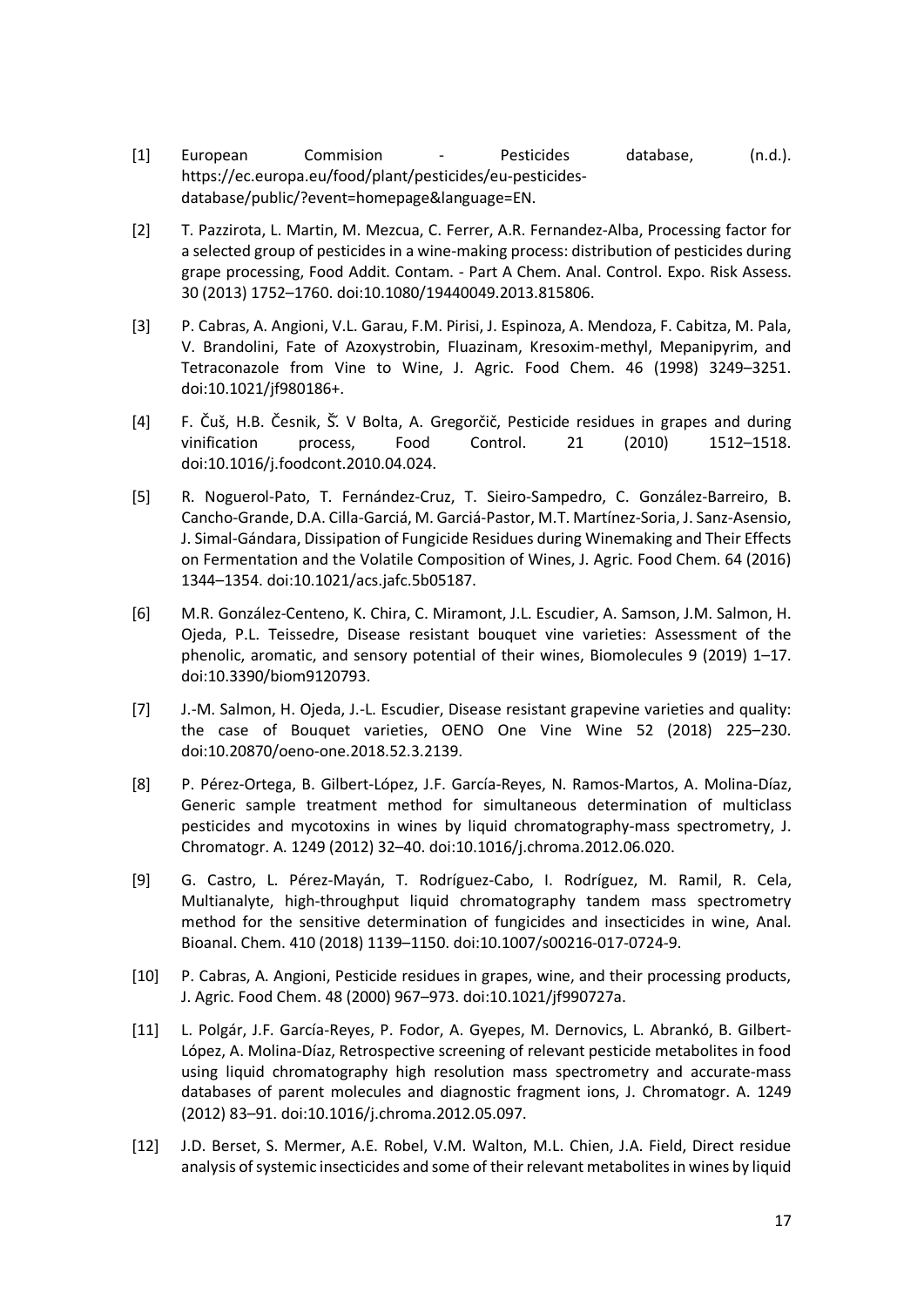chromatography – mass spectrometry, J. Chromatogr. A. 1506 (2017) 45–54. doi:10.1016/j.chroma.2017.05.019.

- [13] P. Cabras, a Angioni, V.L. Garau, M. Melis, F.M. Pirisi, E. V Minelli, F. Cabitza, M. Cubeddu, Fate of Some New Fungicides (Cyprodinil, Fludioxonil, Pyrimethanil, and Tebuconazole) from Vine to Wine, J. Agric. Food Chem. 45 (1997) 2708–2710. doi:10.1021/jf960939x.
- [14] R.M. Gonźalez-Rodríguez, B. Cancho-Grande, J. Simal-Gándara, Efficacy of new commercial formulations to control downy mildew and dissipation of their active fungicides in wine after good agricultural practices, J. Sci. Food Agric. 89 (2009) 2625– 2635. doi:10.1002/jsfa.3765.
- [15] S. Funk, Pyrimethanil- Health Effects Division, US Environmental Protection Agency, Washington, DC, USA, (2007) 919–1026. http://www.fao.org/fileadmin/templates/agphome/documents/Pests\_Pesticides/JMPR /Evaluation07/Pyrimethanil.pdf.
- [16] J.W. Gronwald, J.A. Connelly, Effect of monooxygenase inhibitors on bentazon uptake and metabolism in maize cell suspension cultures, Pestic. Biochem. Physiol. 40 (1991) 284–294. doi:10.1016/0048-3575(91)90100-Z.
- [17] M. Sapp, T. Ertunç, I. Bringmann, A. Schäffer, B. Schmidt, Characterization of the bound residues of the fungicide cyprodinil formed in plant cell suspension cultures of wheat, Pest. Manag. Sci. 60 (2004) 65–74. doi:10.1002/ps.787.
- [18] M.J. Schocken, J. Mao, D.J. Schabacker, Microbial Transformations of the Fungicide Cyprodinil (CGA-219417), J. Agric. Food Chem. 45 (1997) 3647–3651. doi:10.1021/jf970298l.
- [19] J. Godshaw, A.K. Hjelmeland, J. Zweigenbaum, S.E. Ebeler, Changes in glycosylation patterns of monoterpenes during grape berry maturation in six cultivars of Vitis vinifera, Food Chem. 297 (2019) 124921. doi:10.1016/j.foodchem.2019.05.195.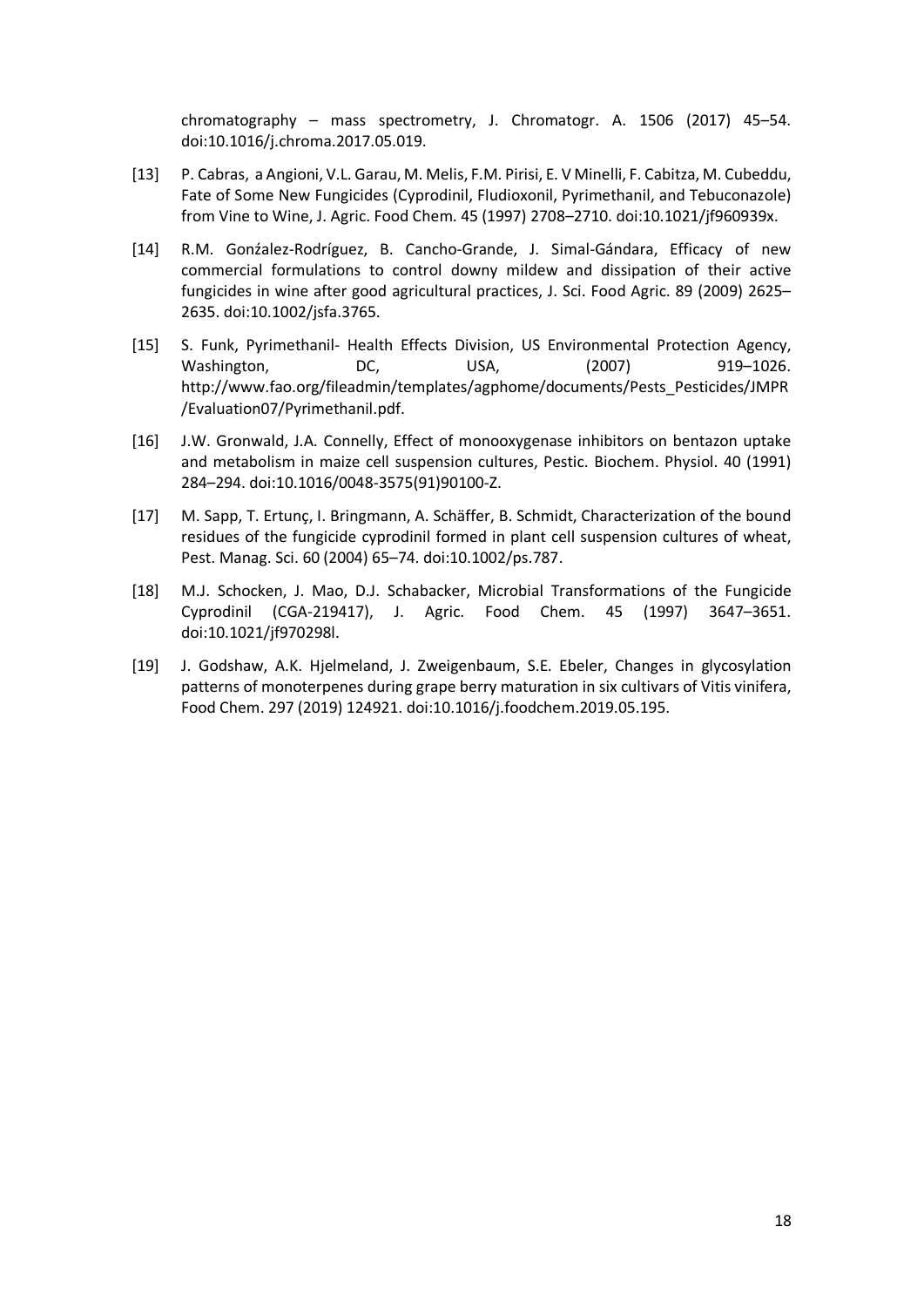|            | <b>Retention time</b> |               | Cone    |           |           | Q2/Q1 | Linearity                          |                          |  |
|------------|-----------------------|---------------|---------|-----------|-----------|-------|------------------------------------|--------------------------|--|
| Compound   | (min)                 | $[M+H]^+$ ion | Voltage | $Q1$ (CE) | $Q2$ (CE) | ratio | $(1-400 \text{ ng } mL^{-1}, R^2)$ | $LOGs$ (ng mL $^{-1}$ )  |  |
|            |                       |               | (V)     |           |           |       |                                    |                          |  |
| <b>PYR</b> | 5.67                  | 200.1         | 51      | 107.1(24) | 82.1 (24) | 0.76  | 0.996                              | 0.5                      |  |
| <b>CYP</b> | 7.08                  | 226.1         | 56      | 93.1(33)  | 108.1(25) | 0.72  | 0.996                              | 0.4                      |  |
| PYR-40H    | 3.01                  | 216.1         | 55      | 107.1(25) | 82.1 (28) | 0.75  | 0.995                              | 0.8                      |  |
| CYP-4OH    | 4.24                  | 242.1         | 60      | 93.1 (34) | 109.1(30) | 0.39  | 0.998                              | 0.9                      |  |
| $PYR-d_5$  | 5.64                  | 205.1         | 51      | 107.1(24) | 82.1(24)  | 0.82  | $\overline{\phantom{a}}$           | $\overline{\phantom{a}}$ |  |
| $CYP-d_5$  | 7.03                  | 231.2         | 56      | 93.1(33)  | 108.1(25) | 0.53  | $\blacksquare$                     | $\overline{\phantom{a}}$ |  |
|            |                       |               |         |           |           |       |                                    |                          |  |

Table 1. LC-ESI-MS/MS determination parameters, including quantification (Q1) and qualification (Q2) ions, linearity assessment and instrumental LOQs values corresponding to the UPLC-QqQ-MS instrument.

CE, collision energy.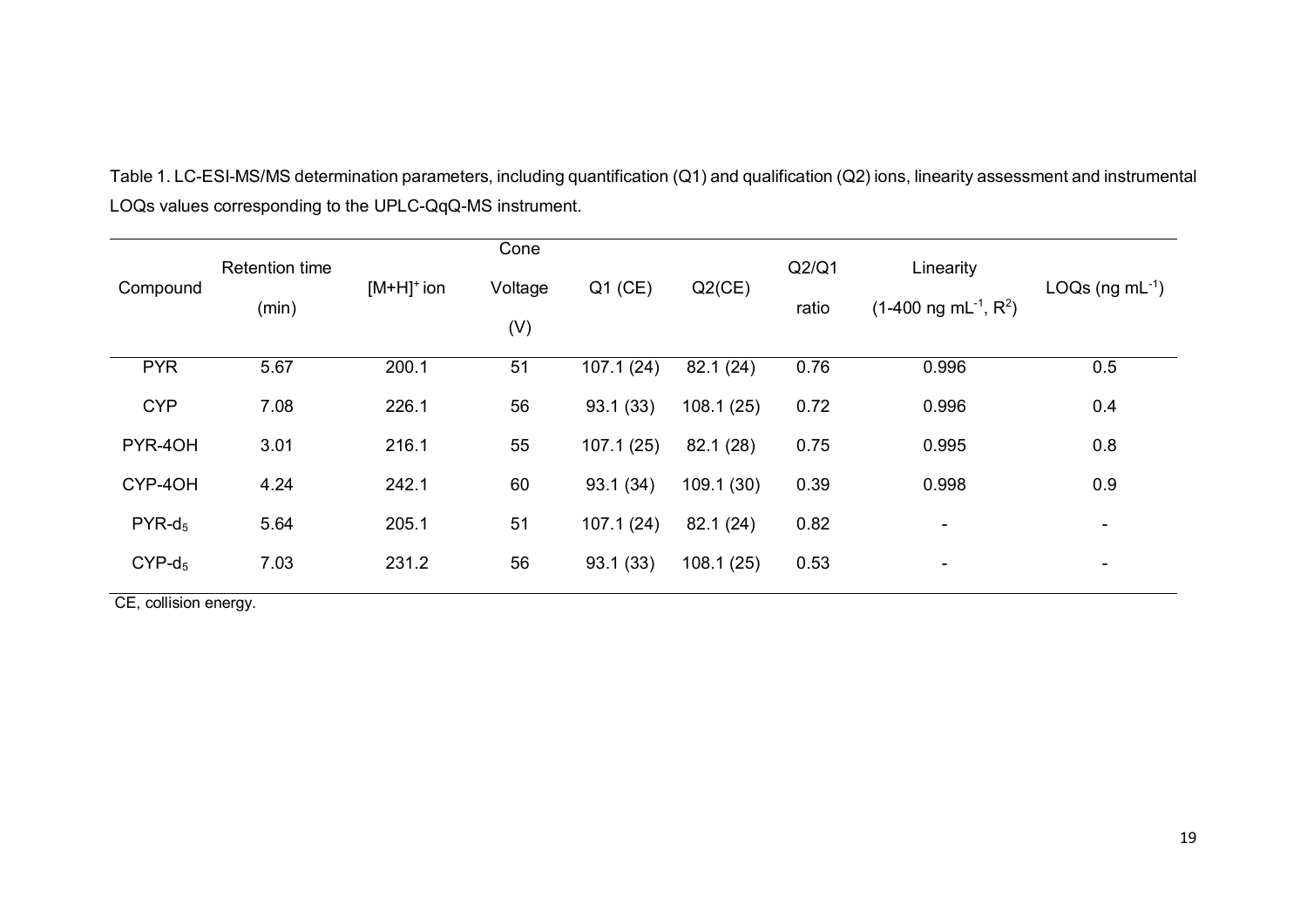| Compound   |          | Recoveries (%, SDs) | $MEs$ $%$ , SDs) |            |  |
|------------|----------|---------------------|------------------|------------|--|
|            | Red wine | White wine          | Red wine         | White wine |  |
| <b>PYR</b> | 101(3)   | 98(3)               | 106(4)           | 109(4)     |  |
| <b>CYP</b> | 99(3)    | 99(2)               | 112(6)           | 108(4)     |  |
| PYR-40H    | 98(3)    | 99(3)               | 95(6)            | 95(6)      |  |
| CYP-4OH    | 92(2)    | 98(2)               | 88(2)            | 94(6)      |  |

Table 2. Summary of SPE recoveries and matrix effects (MEs, %) of the analytical procedure.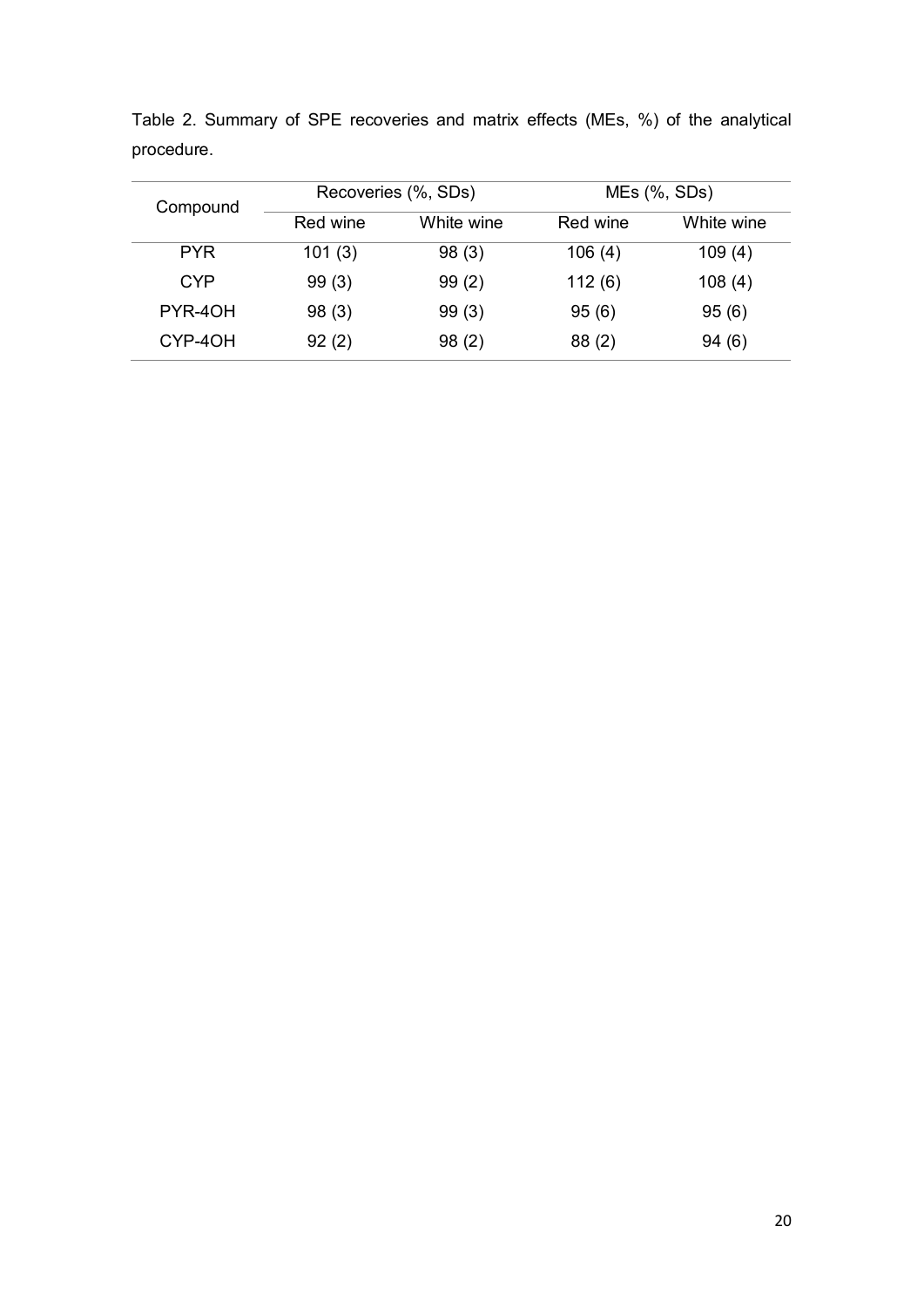|                                              |  |  |  |  |  |  |  |  | Table 3. Global recoveries (%) of the method, with standard deviations, for wine samples |
|----------------------------------------------|--|--|--|--|--|--|--|--|------------------------------------------------------------------------------------------|
|                                              |  |  |  |  |  |  |  |  | spiked at 3 different concentration levels. Values obtained using solvent-based          |
| calibration standards, after ISs correction. |  |  |  |  |  |  |  |  |                                                                                          |

| Compound   | 4 ng m $L^{-1}$ |        | 10 ng m $L^{-1}$ |        | 20 ng m $L^{-1}$ |       | LOQs              |
|------------|-----------------|--------|------------------|--------|------------------|-------|-------------------|
|            | Red             | White  | Red              | White  | Red              | White | $(ng \, mL^{-1})$ |
|            | wine            | wine   | wine             | wine   | wine             | wine  |                   |
| <b>PYR</b> | 70(1)           | 86(8)  | 103(1)           | 107(2) | 73(1)            | 81(1) | 0.1               |
| <b>CYP</b> | 87(2)           | 88 (9) | 101(1)           | 107(1) | 87(2)            | 83(3) | 0.1               |
| PYR-40H    | 78 (2)          | 80(9)  | 97(3)            | 85(2)  | 72(2)            | 83(4) | 0.2               |
| CYP-4OH    | 87(2)           | 90(9)  | 101(1)           | 82(2)  | 83(1)            | 87(1) | 0.2               |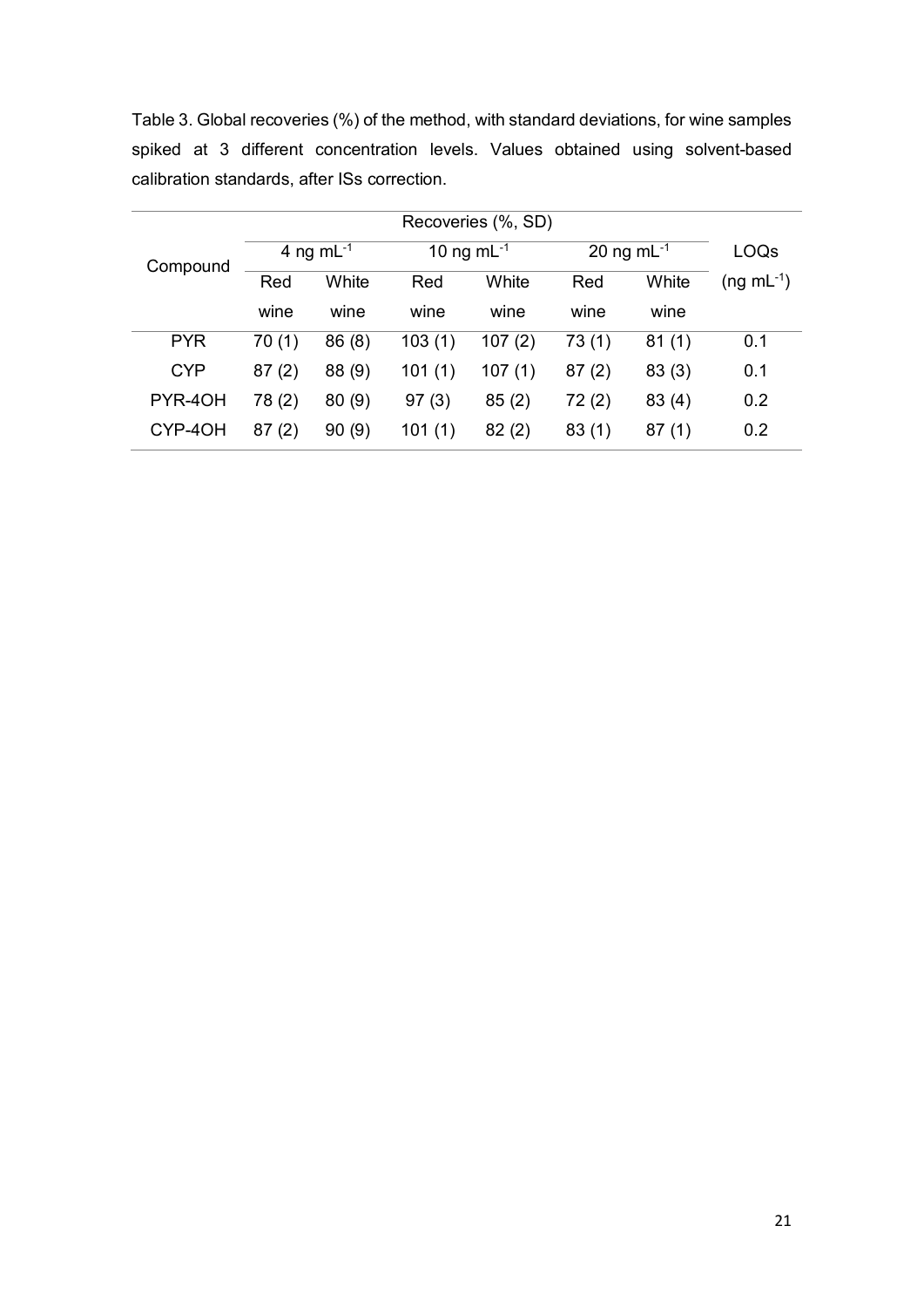| Compound   |         | Median | Maximum | Positive |
|------------|---------|--------|---------|----------|
|            | Average |        |         | samples  |
| <b>PYR</b> | 18.7    | 8.0    | 99.6    | 54       |
| <b>CYP</b> | 7.9     | 7.6    | 31.9    | 50       |
| PYR-40H    | 11.4    | 4.6    | 58.0    | 54       |
| CYP-4OH    | 2.7     | 17     | 17.3    | 45       |

Table 4. Summary of concentrations in commercial wine samples. Data obtained for a set of 60 wines processed in duplicate. Values in ng mL $^{\text{-}1}$ .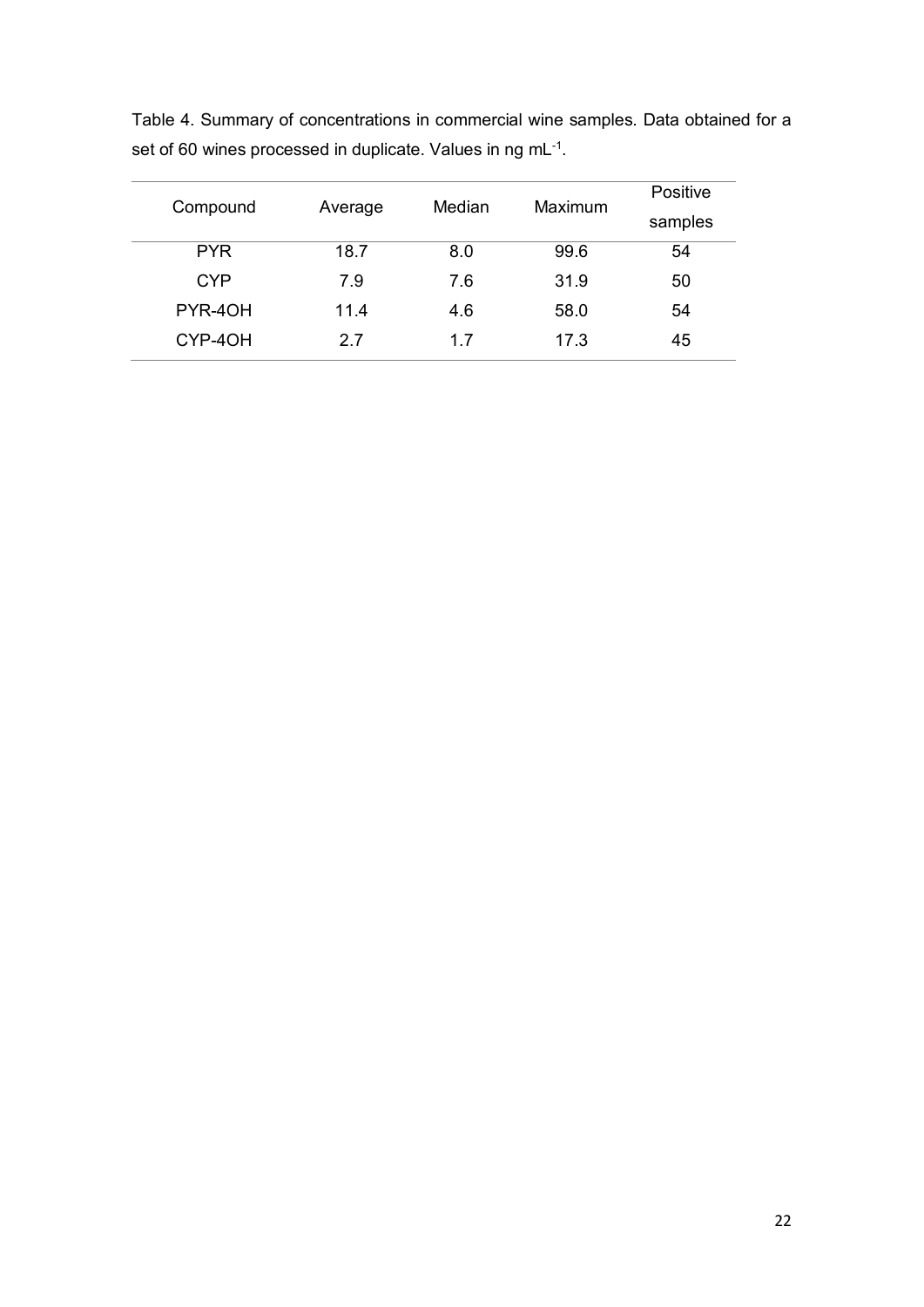| Parent<br>fungicide | <b>TP</b>  | Formula                  | $[M+H]^+$<br>Calculated<br>mass(Da) | <b>Retention time</b><br>(min) | $[M+H]^+$<br>Experimental<br>Mass (Da) | Mass error<br>(ppm) | Normalized<br>score (0-100) |
|---------------------|------------|--------------------------|-------------------------------------|--------------------------------|----------------------------------------|---------------------|-----------------------------|
|                     | PYR-40H    | $C_{12}H_{13}N_{3}O$     | 216.1131                            | 2.55                           | 216.1128                               | $-1.4$              | 95                          |
| <b>PYR</b>          | PYR-TP216A | $C_{12}H_{13}N_{3}O$     | 216.1131                            | 4.50                           | 216.1122                               | $-4.2$              | 96                          |
|                     | PYR-TP216B | $C_{12}H_{13}N_{3}O$     | 216.1131                            | 4.71                           | 216.1117                               | $-2.8$              | 97                          |
|                     | PYR-TP378  | $C_{18}H_{23}N_{3}O_{6}$ | 378.1660                            | 2.17                           | 378.1654                               | $-1.6$              | 94                          |
|                     | CYP-4OH    | $C_{14}H_{15}N_{3}O$     | 242.1288                            | 3.96                           | 242.1287                               | $-0.4$              | 94                          |
|                     | CYP-TP242A | $C_{14}H_{15}N_{3}O$     | 242.1288                            | 6.30                           | 242.1292                               | 1.7                 | 99                          |
|                     | CYP-TP242B | $C_{14}H_{15}N_3O$       | 242.1288                            | 6.60                           | 242.1270                               | $-7.4$              | 97                          |
|                     | CYP-TP242C | $C_{14}H_{15}N_{3}O$     | 242.1288                            | 6.81                           | 242.1290                               | 0.8                 | 75                          |
| <b>CYP</b>          | CYP-TP404A | $C_{20}H_{25}N_{3}O_{6}$ | 404.1816                            | 2.97                           | 404.1814                               | $-0.5$              | 76                          |
|                     | CYP-TP404B | $C_{20}H_{25}N_{3}O_{6}$ | 404.1816                            | 4.94                           | 404.1815                               | $-0.2$              | 94                          |
|                     | CYP-TP404C | $C_{20}H_{25}N_{3}O_{6}$ | 404.1816                            | 5.03                           | 404.1820                               | 1.0                 | 88                          |
|                     | CYP-TP404D | $C_{20}H_{25}N_3O_6$     | 404.1816                            | 5.28                           | 404.1808                               | $-2.0$              | 87                          |

Table 5. Summary of potential transformation products of PYR and CYP identified by LC-QTOF-MS.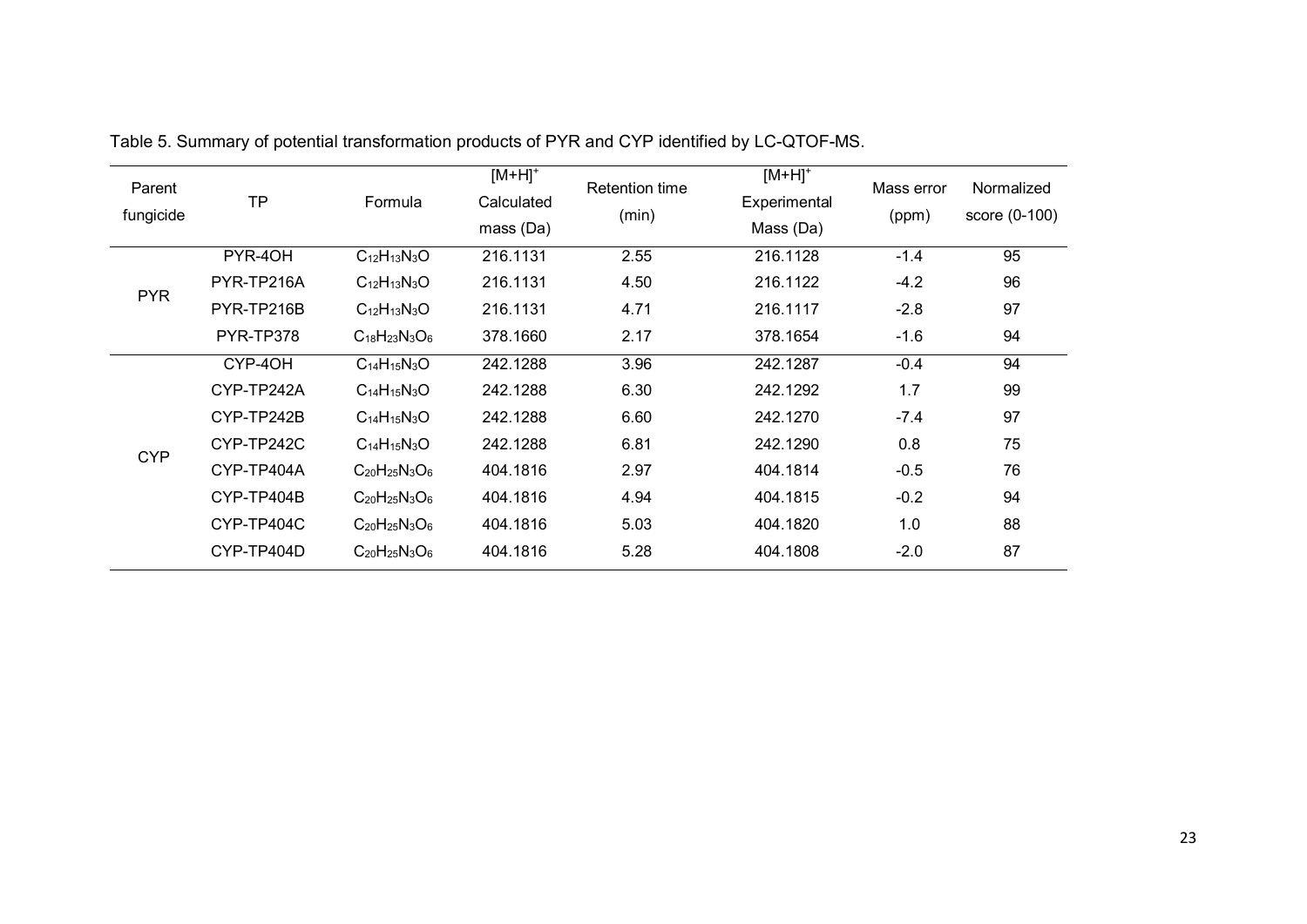

Fig. 1. Plots of concentrations for PYR-4OH/PYR and CYP-4OH/CYP in white wine (W.W.) (A) and red wines (R.W.) (B).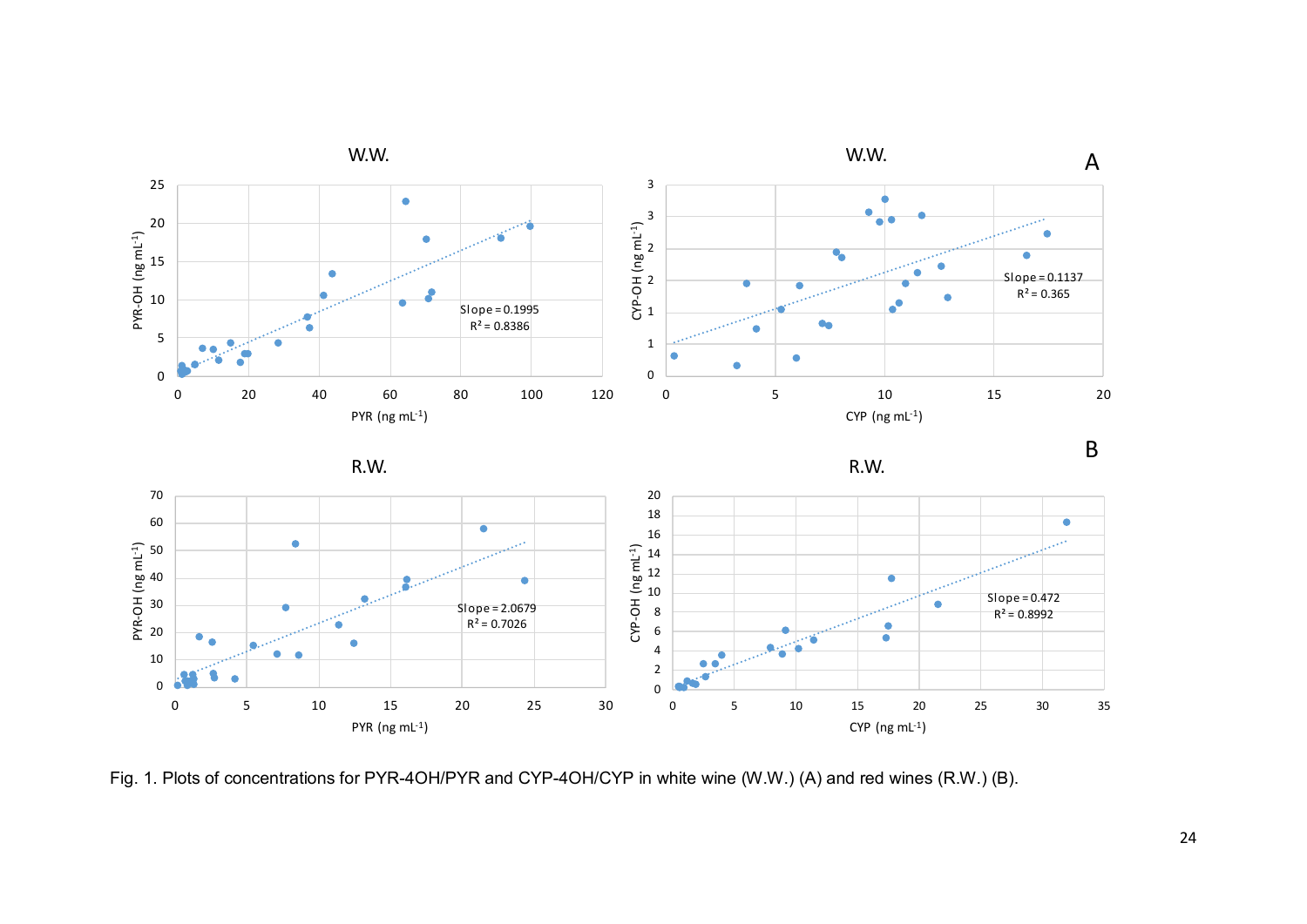

Fig. 2. Product ion scan spectra of PYR-TP216B (A) and PYR-TP216A (B).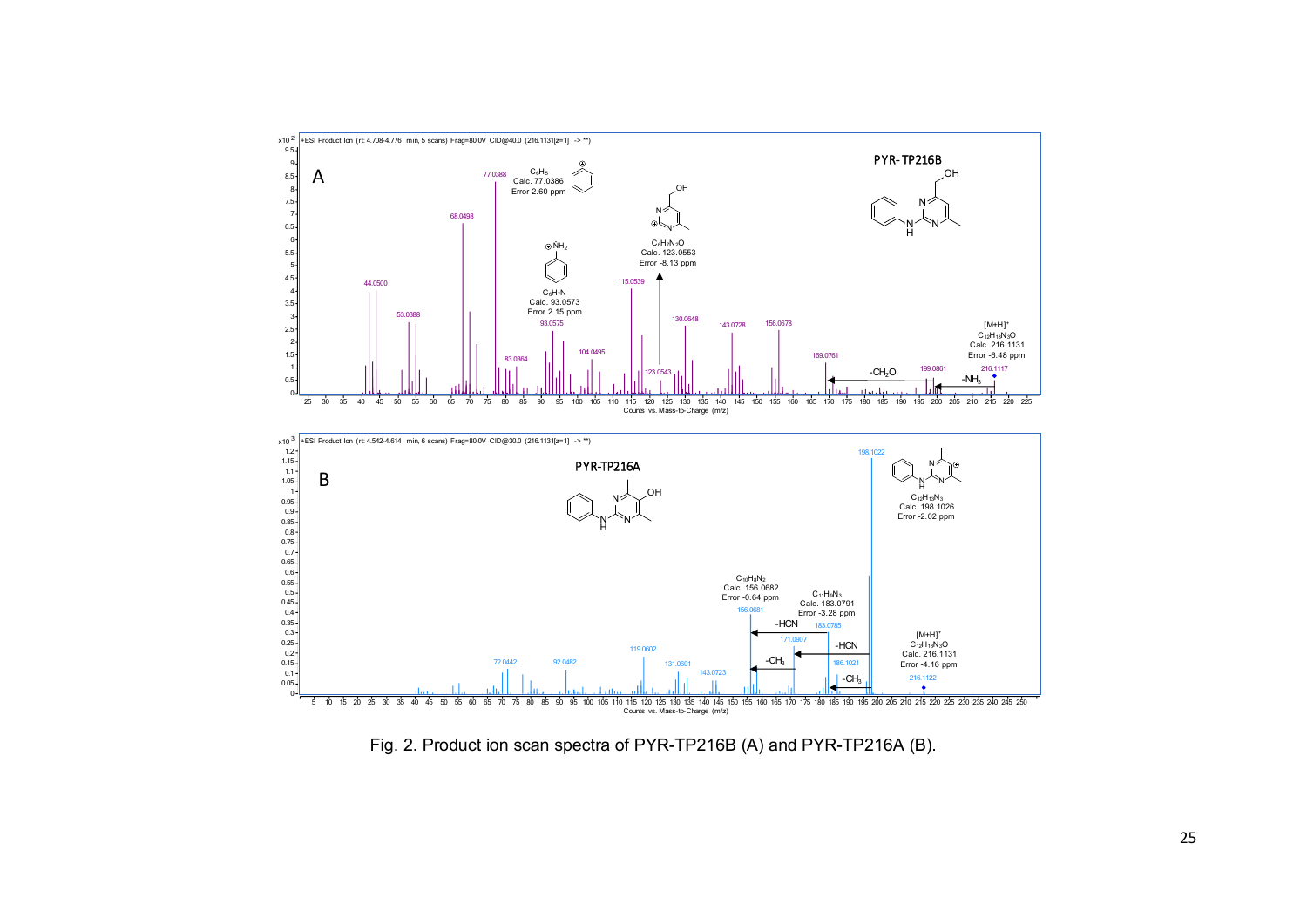

Fig. 3. Product ion scan spectra of CYP-4OH (A) and CYP-TP242B (B).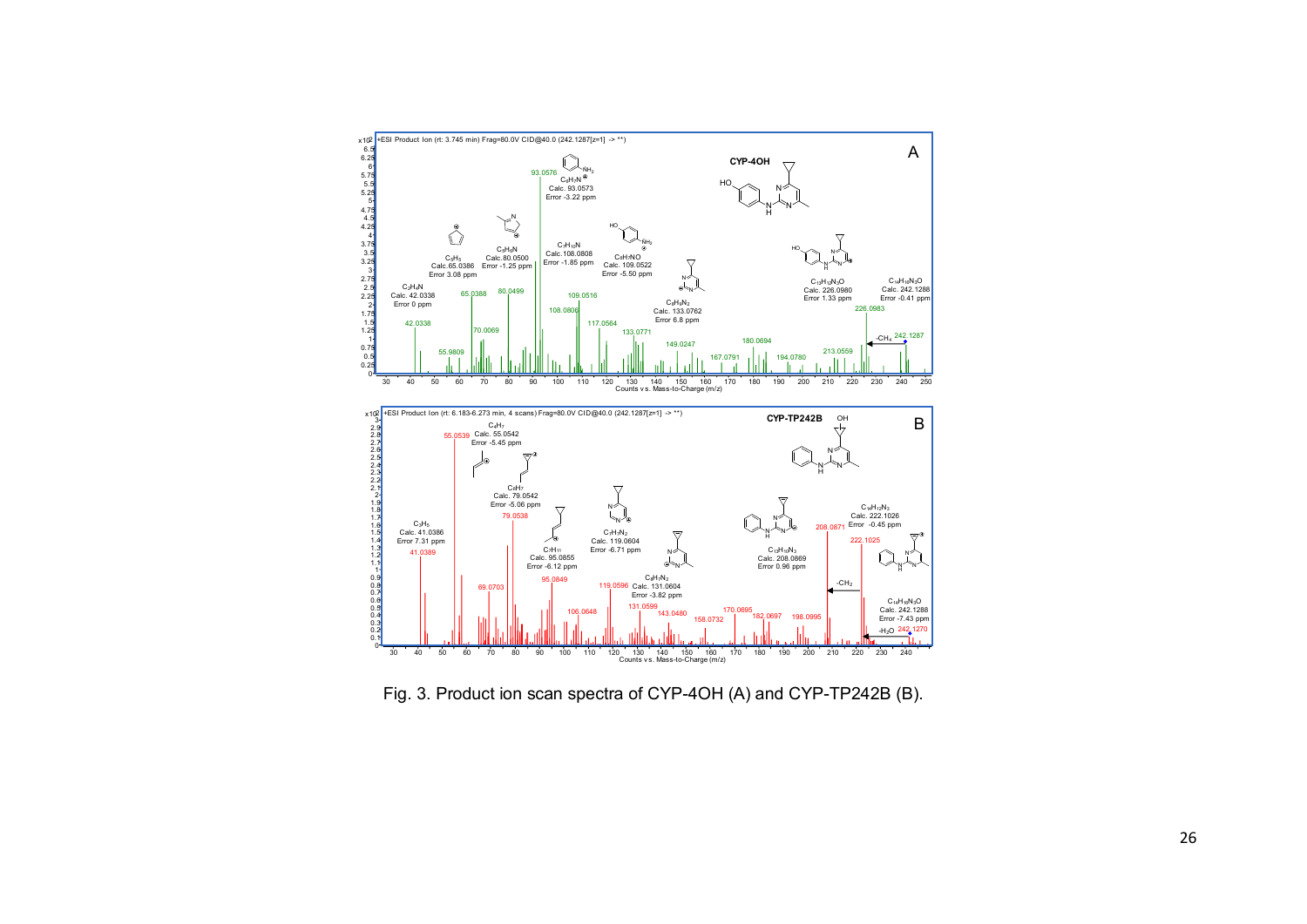

Fig. 4. Extracted ion chromatograms (extraction window 10 ppm) for the [M+H]<sup>+</sup> ion of hydroxylated (A) and glycosylated (B) derivatives of CYP in the extract from red grapes.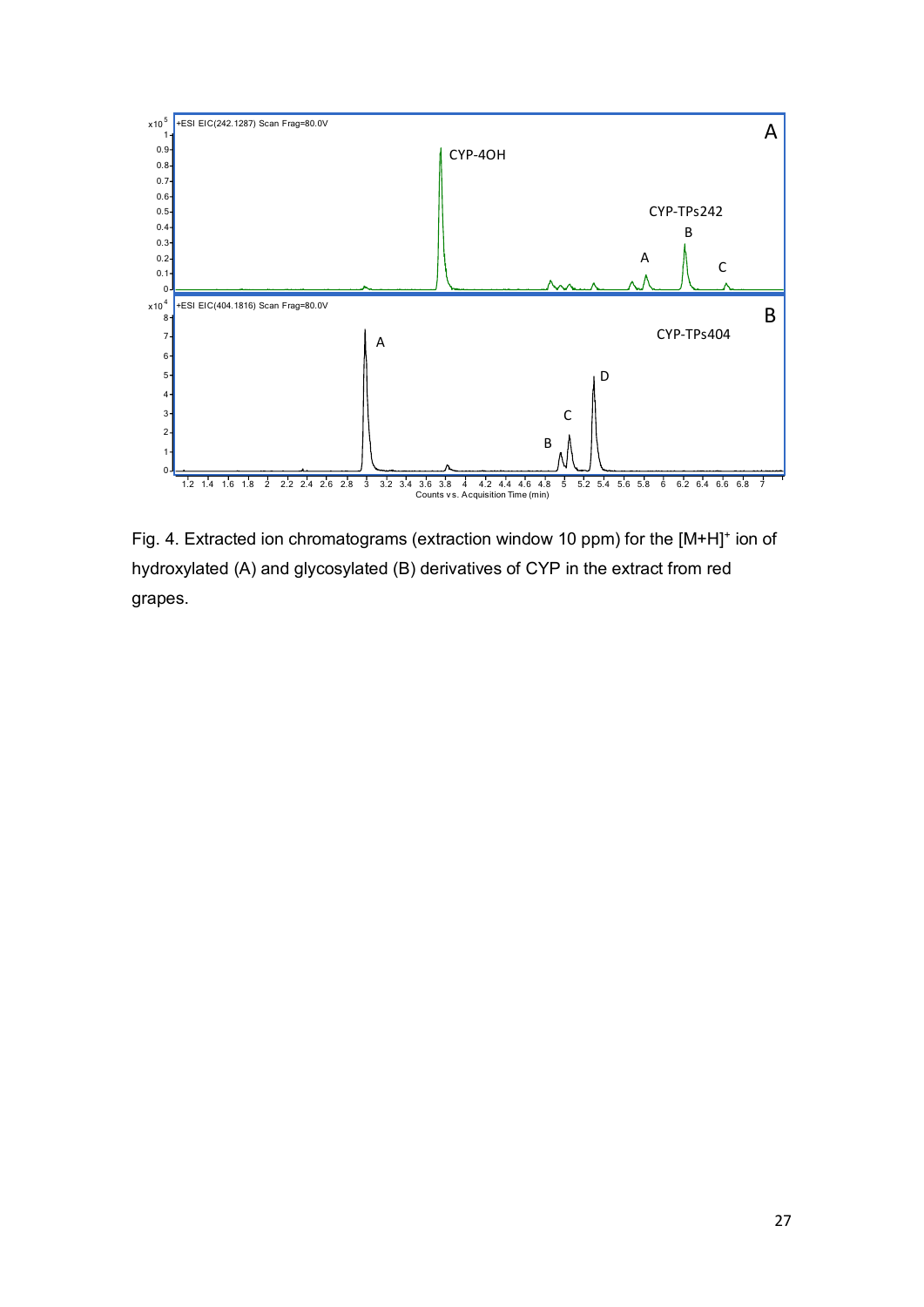

![](_page_27_Figure_1.jpeg)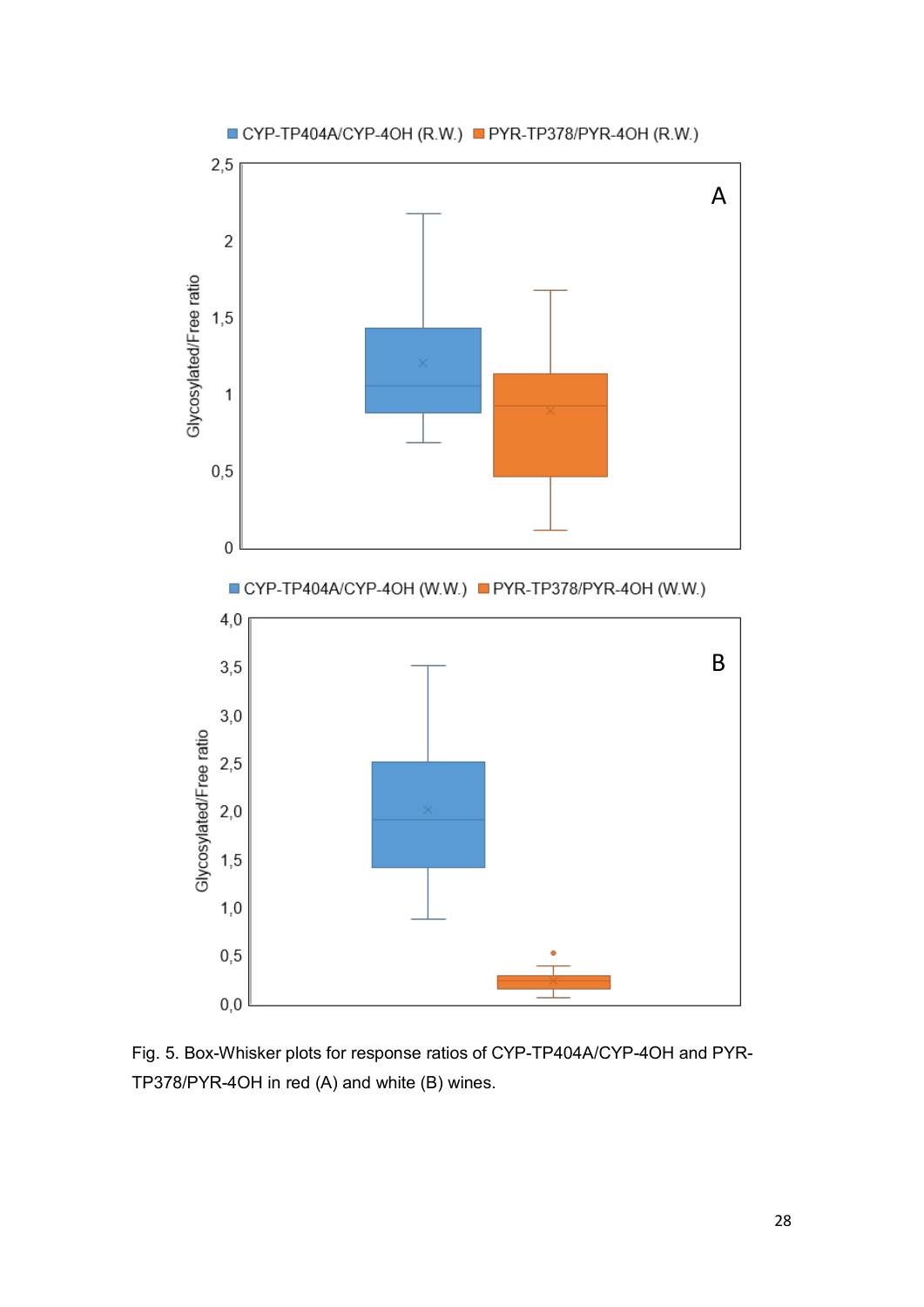Supplementary information to manuscript:

# **Residues of anilinopyrimidine fungicides and suspected metabolites in wine samples**

G. Castro, L. Pérez-Mayán, I. Carpinteiro, M. Ramil, R. Cela, I. Rodríguez\*

Department of Analytical Chemistry, Nutrition and Food Sciences. Institute of Research

on Chemical and Biological Analysis (IAQBUS). Universidade de Santiago de

Compostela, 15782-Santiago de Compostela, Spain.

\*corresponding author e-mail: [isaac.rodriguez@usc.es](mailto:isaac.rodriguez@usc.es)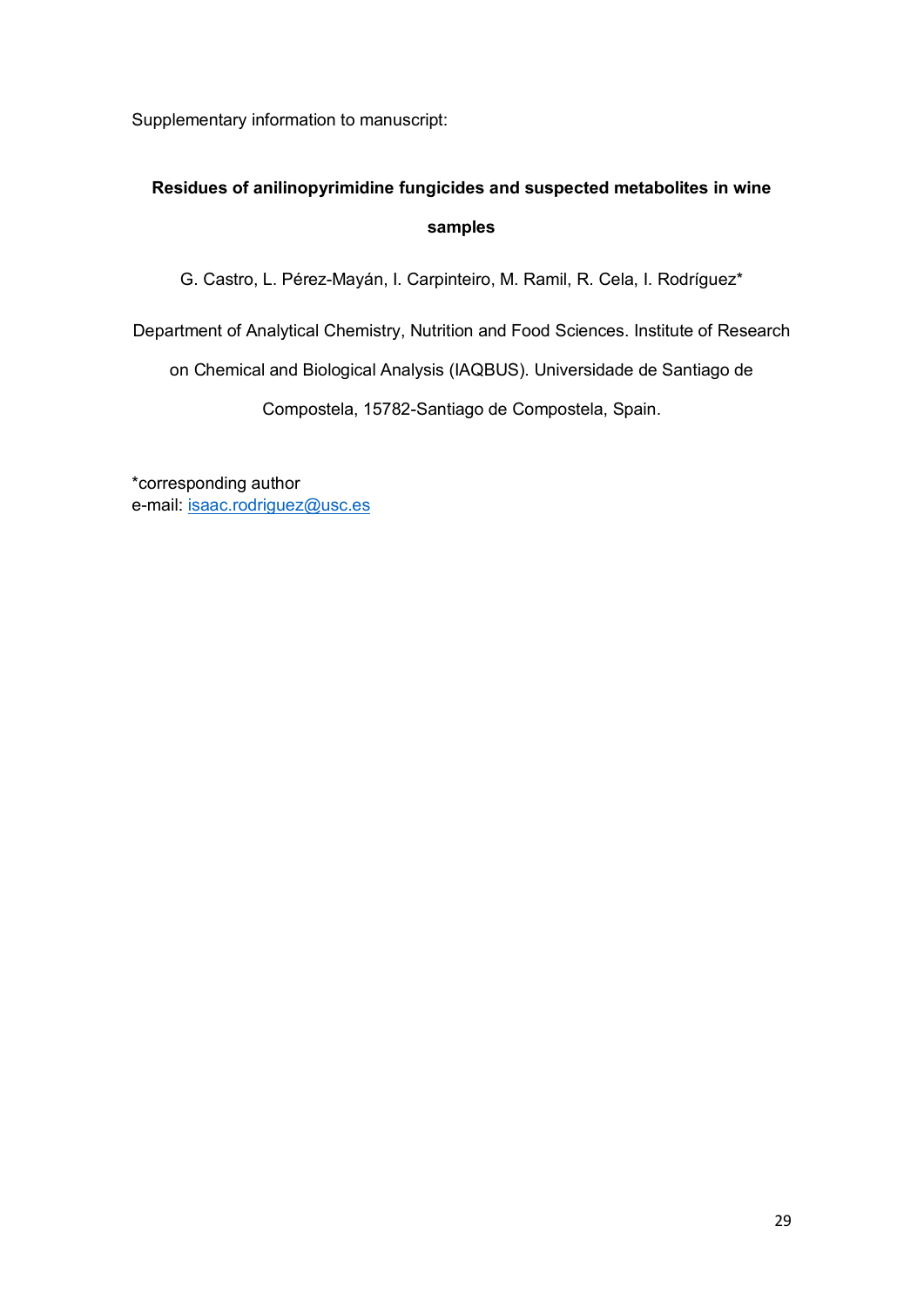| Sample code    |                 | Origin        | Concentration (ng mL $^{-1}$ ) |            |         |         |  |
|----------------|-----------------|---------------|--------------------------------|------------|---------|---------|--|
|                | Production year |               | <b>PYR</b>                     | <b>CYP</b> | PYR-4OH | CYP-4OH |  |
| W1             | 2016            | <b>SPAIN</b>  | 99.6                           | 9.2        | 19.6    | 2.6     |  |
| W <sub>2</sub> | 2016            | SPAIN         | 6.8                            | 0.4        | 3.7     | 0.3     |  |
| W <sub>3</sub> | 2016            | <b>SPAIN</b>  | 71.6                           | 10.3       | 11.0    | 2.5     |  |
| W4             | 2016            | SPAIN         | 64.4                           | 11.7       | 22.9    | 2.5     |  |
| W <sub>5</sub> | 2016            | SPAIN         | 37.1                           | 10.9       | 6.3     | 1.5     |  |
| W <sub>6</sub> | 2016            | <b>FRANCE</b> | 1.2                            | n.d.       | 1.3     | n.d.    |  |
| W7             | 2017            | SPAIN         | 1.0                            | 5.2        | 0.5     | 1.0     |  |
| W8             | 2017            | <b>SPAIN</b>  | 0.7                            | 0.4        | 0.7     | n.d.    |  |
| W9             | 2017            | <b>SPAIN</b>  | 1.9                            | 6.1        | 0.5     | 1.4     |  |
| W10            | 2017            | <b>SPAIN</b>  | 11.6                           | 9.7        | 2.0     | 2.4     |  |
| W11            | 2018            | <b>SPAIN</b>  | 19.6                           | 17.4       | 3.0     | 2.2     |  |
| W12            | 2018            | <b>SPAIN</b>  | 36.7                           | 10.3       | 7.7     | 1.1     |  |
| W13            | 2018            | <b>SPAIN</b>  | 91.4                           | 7.8        | 18.0    | 2.0     |  |
| W14            | 2018            | <b>SPAIN</b>  | 4.9                            | 11.5       | 1.5     | 1.6     |  |
| W15            | 2018            | <b>SPAIN</b>  | 4.7                            | 16.5       | 1.5     | 1.9     |  |
| W16            | 2018            | <b>SPAIN</b>  | 18.8                           | 3.2        | 2.9     | 0.2     |  |
| W17            | 2018            | <b>SPAIN</b>  | 70.3                           | 12.6       | 18.0    | 1.7     |  |
| W18            | 2018            | <b>SPAIN</b>  | 17.5                           | 8.0        | 1.8     | 1.9     |  |
| W19            | 2018            | <b>SPAIN</b>  | 1.1                            | 10.0       | 0.3     | 2.8     |  |
| W20            | 2017            | <b>SPAIN</b>  | 9.9                            | 0.4        | 3.5     | n.d.    |  |
| W21            | 2017            | <b>SPAIN</b>  | 70.8                           | 12.9       | 10.2    | 1.2     |  |
| W22            | 2017            | <b>SPAIN</b>  | 63.5                           | 10.6       | 9.5     | 1.1     |  |
| W23            | 2017            | SPAIN         | 1.6                            | n.d.       | 0.8     | n.d.    |  |
| W24            | 2017            | SPAIN         | 15.0                           | 3.7        | 4.4     | 1.4     |  |
| W25            | 2017            | SPAIN         | 2.5                            | 4.1        | 0.7     | 0.7     |  |
| W26            | 2017            | <b>SPAIN</b>  | 43.7                           | $7.1\,$    | 13.4    | 0.8     |  |
| W27            | 2017            | <b>SPAIN</b>  | 41.1                           | 7.4        | 10.6    | 0.8     |  |
| W28            | 2017            | <b>SPAIN</b>  | 28.2                           | 5.9        | 4.4     | 0.3     |  |

Table S1. Summary of concentrations measured in wine samples. Average values for duplicate extractions. W, white wines; R, red wines.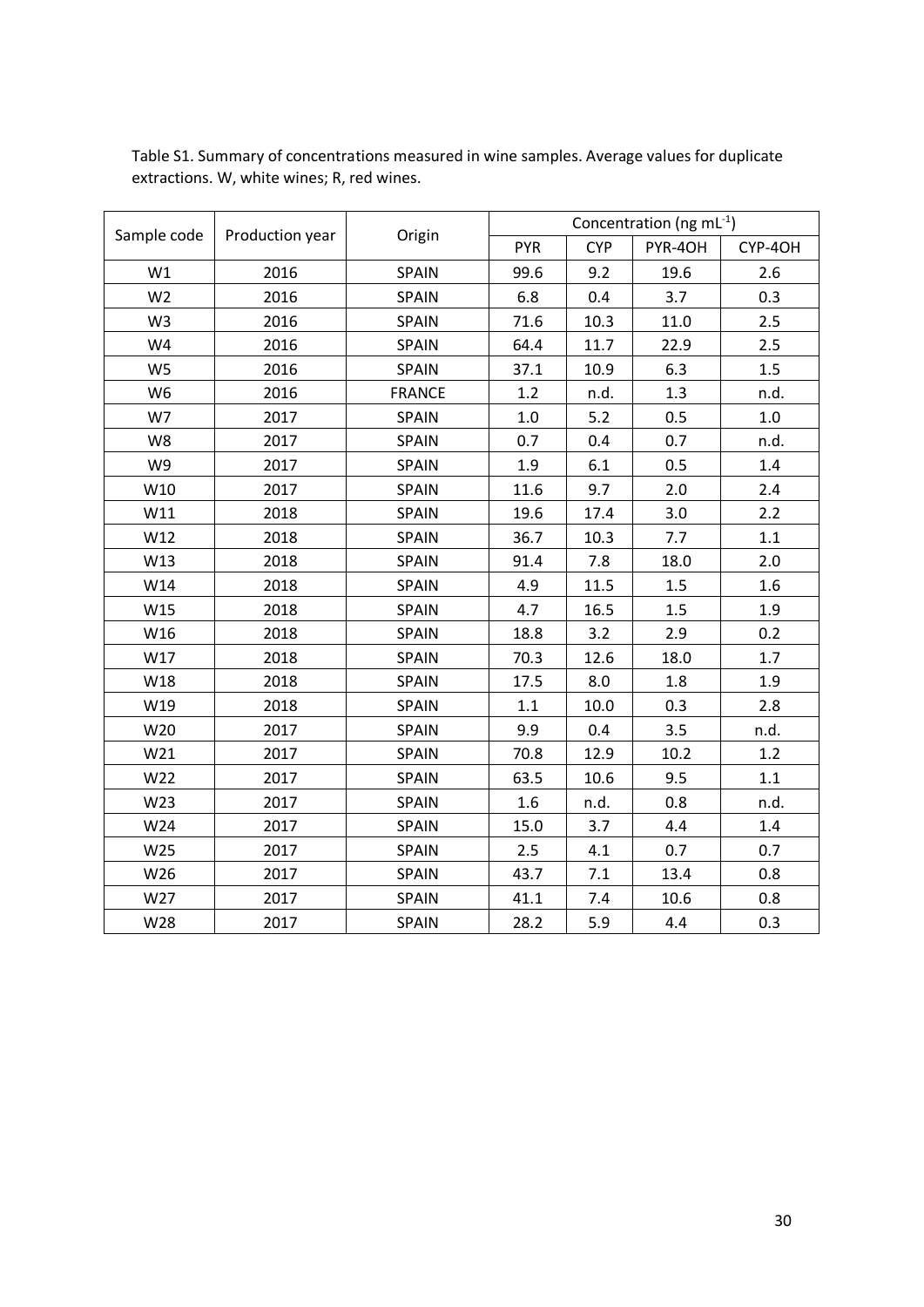## Table S1. Cont.

|                 |                 |                     | Concentration (ng mL $^{-1}$ ) |            |         |         |  |
|-----------------|-----------------|---------------------|--------------------------------|------------|---------|---------|--|
| Sample code     | Production year | Origin              | <b>PYR</b>                     | <b>CYP</b> | PYR-4OH | CYP-4OH |  |
| R1              | 2016            | <b>FRANCE</b>       | 0.2                            | 0.4        | 0.6     | 0.3     |  |
| R2              | 2016            | SPAIN               | 11.4                           | 31.9       | 22.7    | 17.3    |  |
| R <sub>3</sub>  | 2019            | <b>SOUTH AFRICA</b> | n.d.                           | 0.5        | n.d.    | 0.2     |  |
| R4              | 2016            | <b>FRANCE</b>       | 1.3                            | 2.4        | 4.6     | 2.7     |  |
| R <sub>5</sub>  | 2015            | <b>CHILE</b>        | 1.3                            | 0.8        | $1.0\,$ | 0.3     |  |
| R <sub>6</sub>  | 2016            | <b>SPAIN</b>        | 13.2                           | 17.3       | 32.4    | 5.3     |  |
| R7              | 2016            | <b>SPAIN</b>        | 2.6                            | 4.0        | 4.9     | 3.6     |  |
| R8              | 2016            | <b>SPAIN</b>        | 0.8                            | n.d.       | 2.4     | n.d.    |  |
| R9              | 2016            | <b>SPAIN</b>        | 21.5                           | 7.9        | 58.0    | 4.4     |  |
| R <sub>10</sub> | 2016            | <b>SPAIN</b>        | 12.4                           | 21.5       | 16.1    | 8.8     |  |
| R11             | 2016            | <b>SPAIN</b>        | 7.1                            | 11.4       | 12.1    | 5.1     |  |
| R <sub>12</sub> | 2014            | <b>SPAIN</b>        | 2.7                            | n.d.       | 3.6     | n.d.    |  |
| R <sub>13</sub> | 2015            | SPAIN               | n.d.                           | 9.1        | n.d.    | $6.2$   |  |
| R <sub>14</sub> | 2016            | SPAIN               | n.d.                           | 3.4        | n.d.    | 2.7     |  |
| R <sub>15</sub> | 2017            | <b>SPAIN</b>        | 16.0                           | n.d.       | 36.8    | n.d.    |  |
| R <sub>16</sub> | 2017            | <b>SPAIN</b>        | n.d.                           | n.d.       | n.d.    | n.d.    |  |
| R17             | 2017            | <b>SPAIN</b>        | 5.5                            | n.d.       | 15.2    | n.d.    |  |
| R <sub>18</sub> | 2017            | <b>SPAIN</b>        | 4.2                            | 1.0        | 3.0     | n.d.    |  |
| R <sub>19</sub> | 2017            | <b>SPAIN</b>        | n.d.                           | 2.7        | n.d.    | 1.4     |  |
| R <sub>20</sub> | 2017            | <b>SPAIN</b>        | 16.1                           | 5.3        | 39.6    | n.d.    |  |
| R21             | 2015            | SPAIN               | 24.4                           | 1.6        | 39.2    | 0.6     |  |
| R22             | 2016            | <b>SPAIN</b>        | n.d.                           | 17.5       | n.d.    | 6.6     |  |
| R <sub>23</sub> | 2016            | <b>SPAIN</b>        | 8.6                            | 1.1        | 11.6    | 0.9     |  |
| R <sub>24</sub> | 2018            | <b>SPAIN</b>        | $1.1\,$                        | 17.7       | 2.2     | 11.5    |  |
| R <sub>25</sub> | 2017            | <b>SPAIN</b>        | 0.7                            | 0.5        | 2.2     | 0.3     |  |
| R <sub>26</sub> | 2017            | <b>SPAIN</b>        | 0.8                            | n.d.       | 0.7     | n.d.    |  |
| R <sub>27</sub> | 2017            | <b>SPAIN</b>        | 0.6                            | n.d.       | 4.7     | n.d.    |  |
| R <sub>28</sub> | 2017            | SPAIN               | 8.4                            | 10.2       | 52.7    | 4.2     |  |
| R <sub>29</sub> | 2017            | <b>CHILE</b>        | 1.3                            | 0.3        | 3.2     | n.d.    |  |
| R30             | 2017            | <b>SPAIN</b>        | 2.6                            | 1.9        | 16.6    | 0.6     |  |
| R31             | 2017            | <b>SPAIN</b>        | 1.7                            | n.d.       | 18.4    | n.d.    |  |
| R32             | 2017            | <b>SPAIN</b>        | 7.7                            | 8.9        | 29.3    | 3.7     |  |

n.d., not detected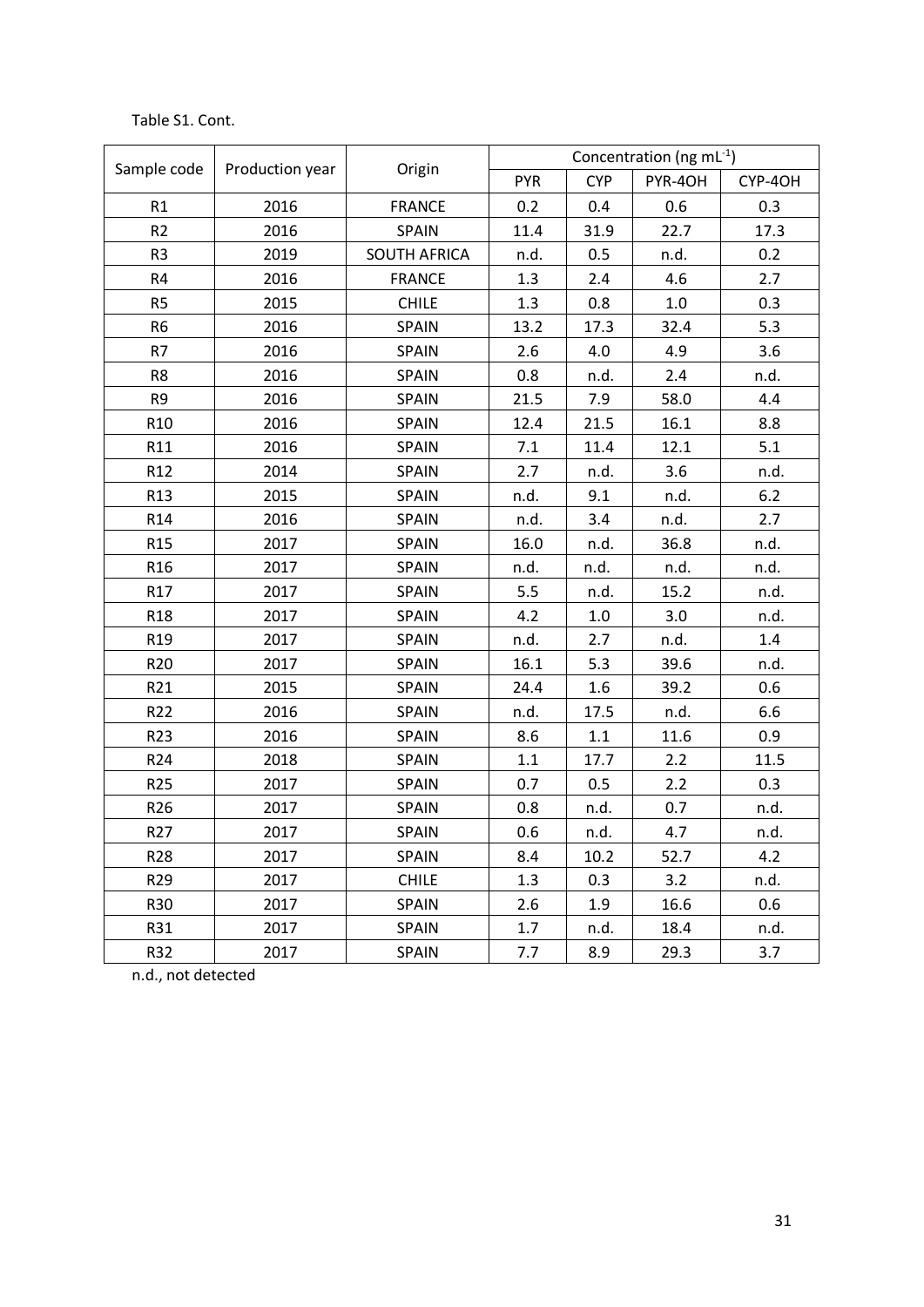![](_page_31_Figure_0.jpeg)

Fig. S1. Product ion scan spectra of PYR-TP378 and CYP-TP404A.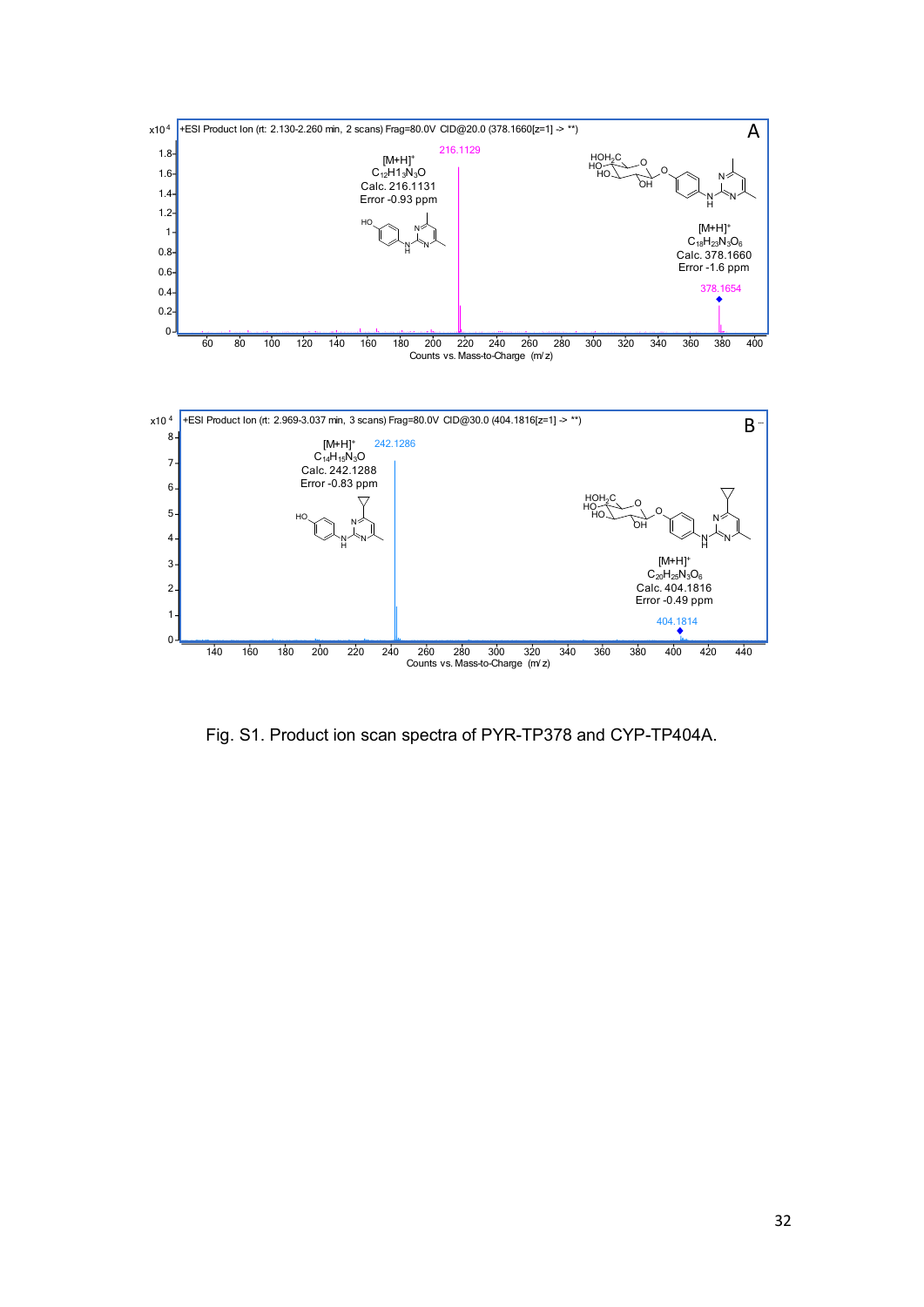![](_page_32_Figure_0.jpeg)

Fig. S2. Product ion scan spectra for PYR (A) and PYR-4OH (B).